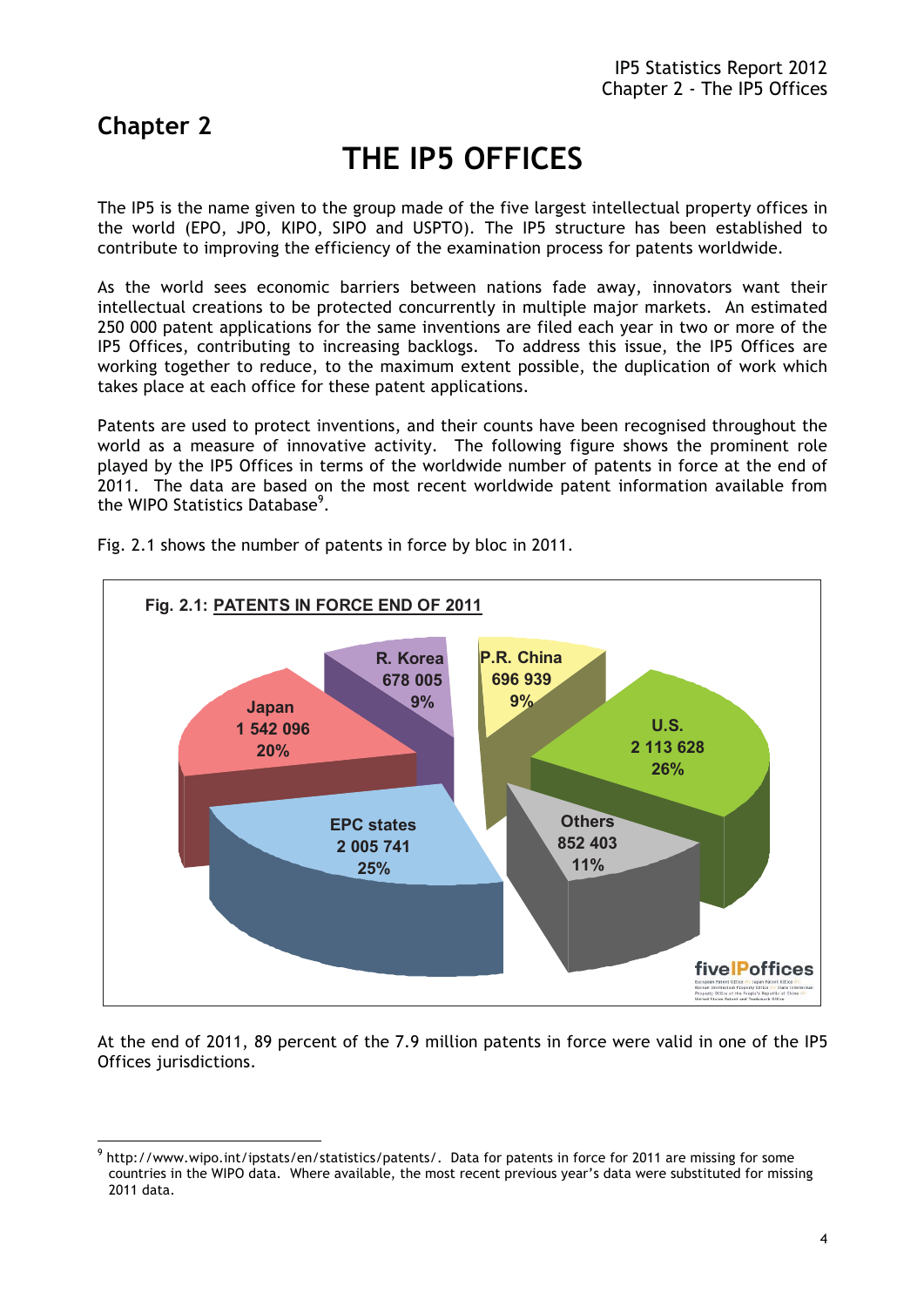# **EUROPEAN PATENT OFFICE**

#### **Member states**

The EPO is the central patent granting authority for Europe, providing patent protection in up to 40 European countries on the basis of a single patent application and a unitary grant procedure. This represents a market of more than 610 million people.

At the end of 2012, the 38 members of the underlying European Patent Organisation were:

| Albania     | Austria        | <b>Belgium</b> | <b>Bulgaria</b>  | Croatia            |
|-------------|----------------|----------------|------------------|--------------------|
| Cyprus      | Czech Republic | <b>Denmark</b> | Greece           | Estonia            |
| Finland     | France         | Germany        | Hungary          | Iceland            |
| Ireland     | Italy          | Latvia         | Liechtenstein    | Lithuania          |
| Luxemburg   | Malta          | Monaco         | Fyr of Macedonia | <b>Netherlands</b> |
| Norway      | Poland         | Portugal       | Romania          | San Marino         |
| Slovakia    | Slovenia       | Spain          | Serbia           | Sweden             |
| Switzerland | Turkey         | United Kingdom |                  |                    |

Two other states have agreements with the EPO to allow applicants to request an extension of European patents to their territory:

#### Bosnia-Herzegovina and Montenegro

The EPO has so-called validation agreements, allowing the protection of a European patent beyond the borders of the Organisation. A first agreement was signed with Morocco that will soon come into force. Discussions with other countries are on their way.

The national patent offices of all the above states also examine patents. After granting, an EPO patent can become a bundle of national patents in all states that were designated at grant.

The mission of the EPO is to support innovation, competitiveness, and economic growth across Europe through a commitment to high quality and efficient services delivered under the EPC. Its main task is to grant European patents according to the EPC. Moreover, under the PCT the EPO acts as a receiving office as well as a searching and examining authority. A further task is to perform, on the behalf of patent offices of several member states – including France, Italy, the Netherlands and Belgium - state of the art searches for the purpose of national procedures. The EPO is also major actor in the patent information area, developing tools and data bases.

#### **Highlights of 2012**

The EPO was again voted as the office delivering highest quality products and services, according to the 2012 Annual IP Executive Benchmarking Survey that was conducted jointly by Intellectual Asset Management magazine and Thomson Reuters.

At the end of 2012, the EPO and USPTO jointly introduced the Cooperative Patent Classification scheme (CPC) for patent documents. This is based on the European Classification (ECLA) and incorporates best practice from the USPTO, such as a detailed classification scheme for business methods. The system is the result of partnership between the EPO and the USPTO in their joint effort to develop a common, internationally compatible classification system for technical documents, in particular patent publications, which will be used by both offices in the patent granting process. The CPC entered into force on 1 January 2013.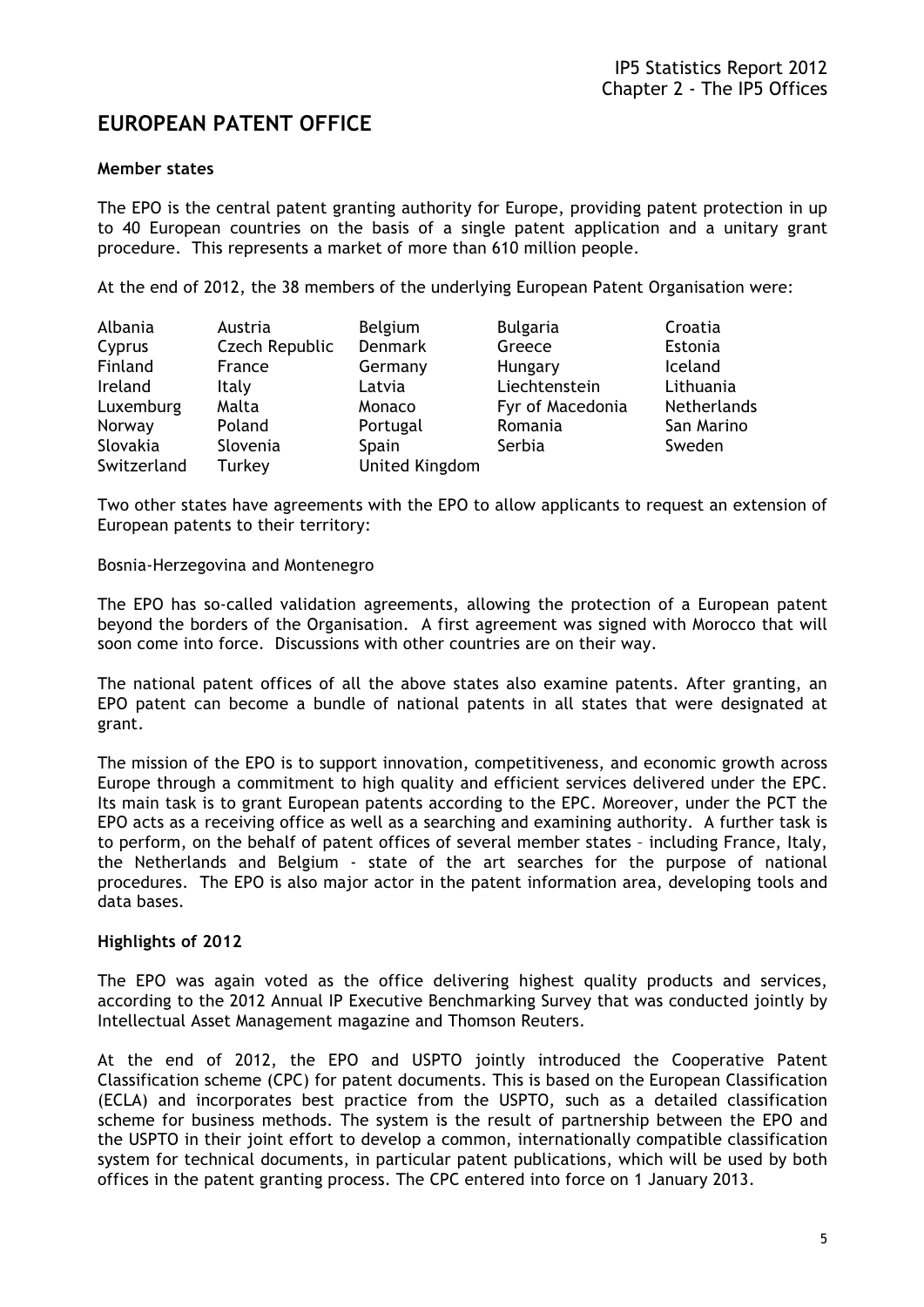On 11 December 2012 the European Parliament voted positively on the EU Council's proposals for two draft EU regulations on a unitary patent for Europe. The first draft regulation concerns unitary patent protection, and the second sets out the translation arrangements for such protection. With this decision, 25 EU member states have embarked on enhanced co-operation with a view to creating unitary patent protection for their territories. The Agreement on a Unified Patent Court was signed by 25 EU Member States. It will need to be ratified by at least 13 states (including France, Germany and United Kingdom) to enter into force.

The Regulation on the unitary patent provides that the participating Member States will entrust the EPO with new tasks such as, receiving requests for unitary effect, registering unitary effect, publishing translations during the transitional period, maintaining a new "Register for unitary patent protection", collecting annual fees for unitary patents and distributing part of the annual fees to the participating Member States. These new tasks will be carried out by the EPO on the basis of the internal rules of the EPO.

#### **Grant Procedure**

All EPO activities dealing with search, examination, opposition or appeals are performed internally and not outsourced. The decision to grant or refuse a patent is taken by a board of three examiners. In Table 2.1, production figures for search (European, PCT and national searches), for examination (European and PCT Chapter II), for opposition and for appeal in the European procedure are given for the years 2011 and 2012. There was a further increase in demand in 2012 as represented by the overall number of patent filings.

| <b>EPO PRODUCTION FIGURES</b>                                    | 2011    | 2012    | Change   | % Change |
|------------------------------------------------------------------|---------|---------|----------|----------|
| <b>Patent filings</b><br>(Euro-direct & PCT international phase) | 244 934 | 257 960 | 13 0 26  | $+5.3%$  |
| Searches carried out                                             |         |         |          |          |
| European (including PCT supplementary)                           | 104 638 | 103 601 | $-1037$  | $-1.0%$  |
| <b>PCT</b> international                                         | 75 274  | 76 825  | 1 5 5 1  | $+2.1%$  |
| On behalf of national offices and other                          | 26 227  | 23899   | $-2.328$ | $-8,9%$  |
| <b>Total production search</b>                                   | 206 139 | 204 325 | $-1814$  | - 0.9%   |
| <b>Examination - Opposition (final actions)</b>                  |         |         |          |          |
| European examination                                             | 110 331 | 111 860 | 1 5 2 9  | $+1.4%$  |
| <b>PCT Chapter II</b>                                            | 7 5 2 9 | 7995    | 466      | $+6.2%$  |
| <b>Oppositions</b>                                               | 2234    | 2 0 2 1 | $-213$   | $-9.5%$  |
| Total final actions examination-opposition                       | 120 094 | 121876  | 1732     | $+1.5%$  |
| European patents granted                                         | 62 112  | 65 687  | 3 5 7 5  | $+5.8%$  |
| Appeals settled                                                  |         |         |          |          |
| Technical appeals                                                | 1874    | 2 0 2 7 | 153      | $+8.2%$  |
| Other appeals                                                    | 49      | 42      | - 7      | $-14.3%$ |
| <b>Total decisions</b>                                           | 1923    | 2 0 6 9 | 146      | $+7.6%$  |

#### **Table 2.1: EPO PRODUCTION INFORMATION**

Status: May 2013

In 2012, the number of completed searches remained fairly stable at about 204 300 while the number of final actions in examination at the EPO, including the PCT work, increased by 1.5 percent to about 121 900. This change reflects a higher number of published granted patents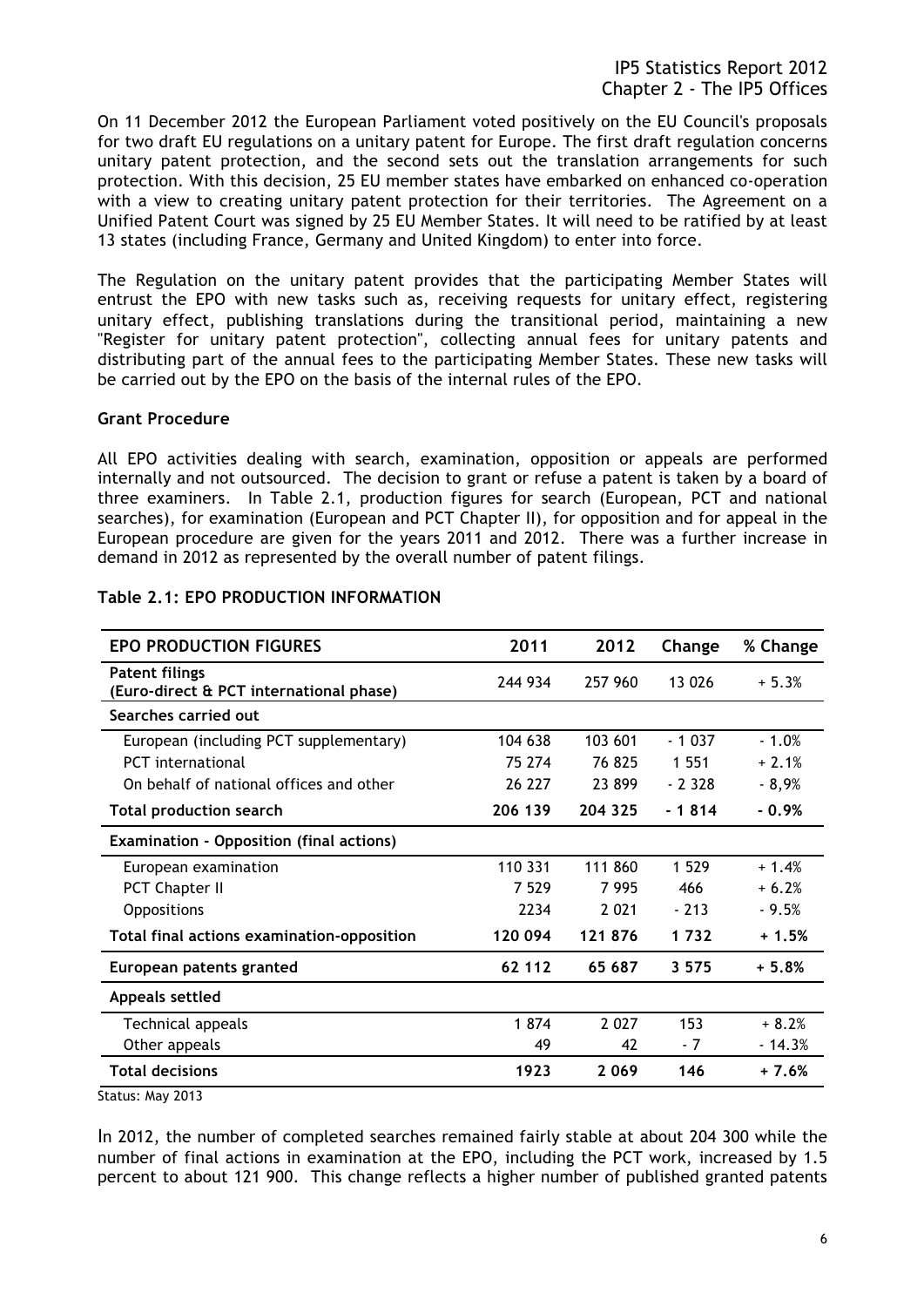and a slight increase in the number of withdrawals by applicants. The EPO issues a search report with written opinion on patentability for first filings within 6 months. About 2 070 decisions in appeal were completed by the EPO boards of appeal in 2012. On average in 2012, a patent granted by the EPO designated 26 countries at the time of grant (23 in 2011).

The EPO fast track procedure, Program for Accelerated Prosecution of European Patent Applications (PACE), can be required without any additional fee and is open for any field of technology. PACE is requested for 7 to 8 percent of the patent applications every year. In 2012, the EPO received 16 800 PACE requests (6 400 searches, 10 300 examinations).

#### **Patent Information**

The EPO is a producer of patent information products and services. It has established databases that are available not only for internal use, but also for dissemination by national offices. The EPO maintains a comprehensive collection of patent-related literature, making available more than 600 million records containing about 83 million patent documents, within 145 specialised databases. The main public database Espacenet is freely accessible 24 hours a day. Efforts have been made for improvement of these databases by focusing on machine translation of patents in order to reduce language barriers, as well as by improving the electronic search tools used by EPO examiners and by more than 45 patent offices world-wide, in particular for its search engine called EPOQUE.

The automatic translation system, Patent Translate, developed in partnership with Google Inc., was launched early 2012 and has since been further expanded to include Chinese, Japanese and further European languages. The service currently offers on-the-fly-translation from and into English for 22 languages. It is accessible on the EPO's free online patent database, Espacenet.

#### **International and European Cooperation**

The EPO continues to be engaged in different types of cooperation programs in and outside Europe: including IP5, Trilateral Cooperation and bilateral agreements.

The EPO provides supports to patent offices in Europe through cooperative activities within the European Patent Network. The EPN entered a new cycle with the launch of the EPN Cooperation Roadmap 2012-2015, focusing on three main areas: information technology; training; patent awareness and patent information. The European Patent Academy has a very active role.

The EPO has a long experience in cooperative activities with many patent offices. In 2012, the JPO, the USPTO and the EPO celebrated the 30th anniversary of the Trilateral Cooperation. In 2012, agreements were signed with Russia on the automatic translation, with Brazil on enhanced cooperation. Memoranda of Understanding were signed with OECD, and WIPO to reinforce cooperation with these organisations.

#### **EPO Budget**

The EPO is financially autonomous and does not receive any subsidies from the contracting states of the Organisation. Expenses are to be covered entirely out of revenue obtained mainly from patent fees paid by applicants and patentees. In 2012, the EPO budget amounted to 1.823 billion EURO.

Fees related to the patent grant process, such as the filing, search, examination, and appeal fees as well as renewal fees for European patent applications (i.e. before grant) are paid to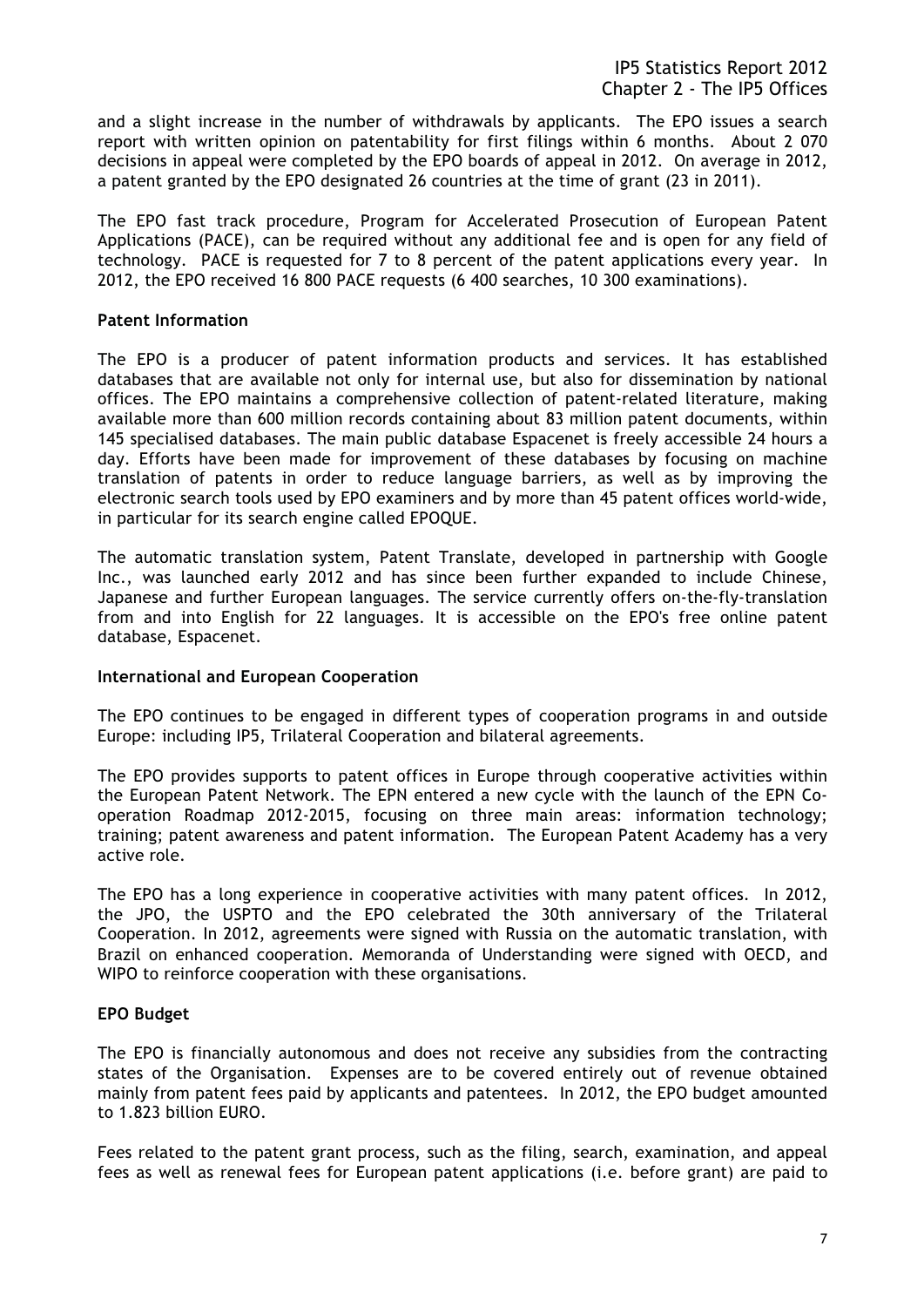the EPO directly. 50 percent of the renewal fees for European patents (i.e. after grant) is kept by the Contracting States of the Organisation where the European patent is validated after the central grant process.

On the expenses side, in addition to salaries and allowances that are often supported by a patent office, the EPO, as the office of an international organisation, also finances other social staff expenses such as pensions, sickness, long-term care as well as education costs for the children of the employees. The EPO is responsible for a community of more than 21 000 persons (mostly active staff, pensioners and family members).

Fig. 2.2 shows EPO expenses under the International Finance Reporting Standards (IFRS) by category in 2012.



A description of the items in Fig. 2.2 can be found in Annex 1.

# **EPO Staff**

At the end of 2012, the EPO staff totalled about 7 000 employees from 32 different European countries. During the year, 102 examiners were recruited. The total number of search, examination and opposition examiners reached a record figure of 3 987. Boards of appeal staff increased to 163. Staff complement in other areas was reduced.

Examiners are trained three years following their recruitment before being considered as fully productive. The staff work in the three official languages of the EPO (English, German, French) in their daily work.

#### **More information**

Further information can be found on the EPO's Homepage: www.epo.org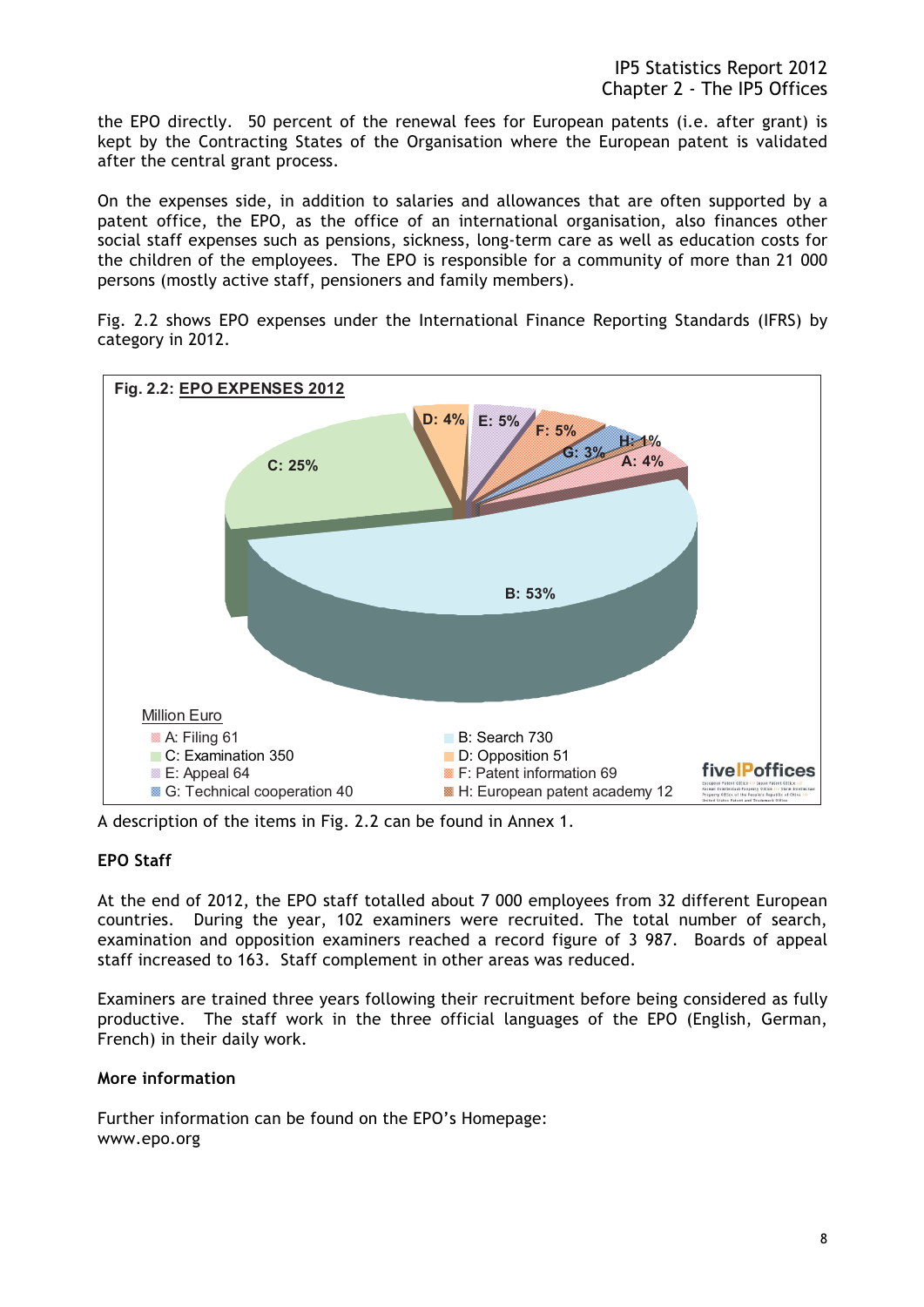# **JAPAN PATENT OFFICE**

## **Development of Intellectual Property Policy**

Recently, due to advances in globalisation and the remarkable development of emerging countries, the competition over markets has become more intense not only among companies but also countries. Under this circumstance, in order for Japanese companies to win against the competition and to actively expand business overseas, a high-added value strategy taking advantage of Japanese technologies and attractive designs and brands is required. In addition, it is necessary to advance the development of an environment in which each company can strategically utilise its intellectual property in the global market.

Based on this, the "*Strategies to Revitalise Japan*" that were forged by the Cabinet on 5 August 2011, mentions the importance of promoting international IP strategies as a means to support companies in expanding their businesses overseas.

In addition, the Intellectual Property Strategic Program 2012 established by the Intellectual Property Strategy Headquarters, headed by the Prime Minister, states the two comprehensive intellectual property strategies that contribute to strengthen international competitiveness of Japan in the global network era: 1) enhancing strategies to create comprehensive intellectual property innovation; and 2) enhancing comprehensive strategies to develop content that will revitalise Japan.

## **Efforts Related to Patents**

The JPO has made various efforts for achieving its long-term target for reducing first action pendency to 11 months by FY 2013<sup>10</sup>, as indicated in the "Intellectual Property Strategic Program 2004" formulated by the Intellectual Property Strategy Headquarters in 2004. These efforts include the following.

1. Efforts to Speed Up Patent Examination

Methods to Expedite Patent Examination

1) Ensuring the Necessary Number of Examiners

While the JPO is working to raise the efficiency of the examination process, it still will need to increase the number of patent examiners so as to greatly enhance its examination capability in terms of examination. The JPO has significantly increased the number of examiners by hiring around 490 fixed-term examiners in five years, from FY 2004 to FY 2008. Moreover, since FY 2009, the fixed-term examiners who completed the five-year term were re-hired to maintain the JPO's examination capabilities.

| <b>Examiners</b> | FY 2011      | FY 2012      | Change | % Change |
|------------------|--------------|--------------|--------|----------|
| Regular          | $1221 (+ 8)$ | $1223 (+ 2)$ |        | $0\%$    |
| Fixed-term       | 490          | 490          |        | --       |
| Total            | $1711 (+ 8)$ | $1713 (+ 2)$ |        | 0%       |

#### **Table 2.2: JPO NUMBER OF PATENT EXAMINERS**

 $\overline{a}$  $10$  The fiscal year (FY) begins in April at the JPO.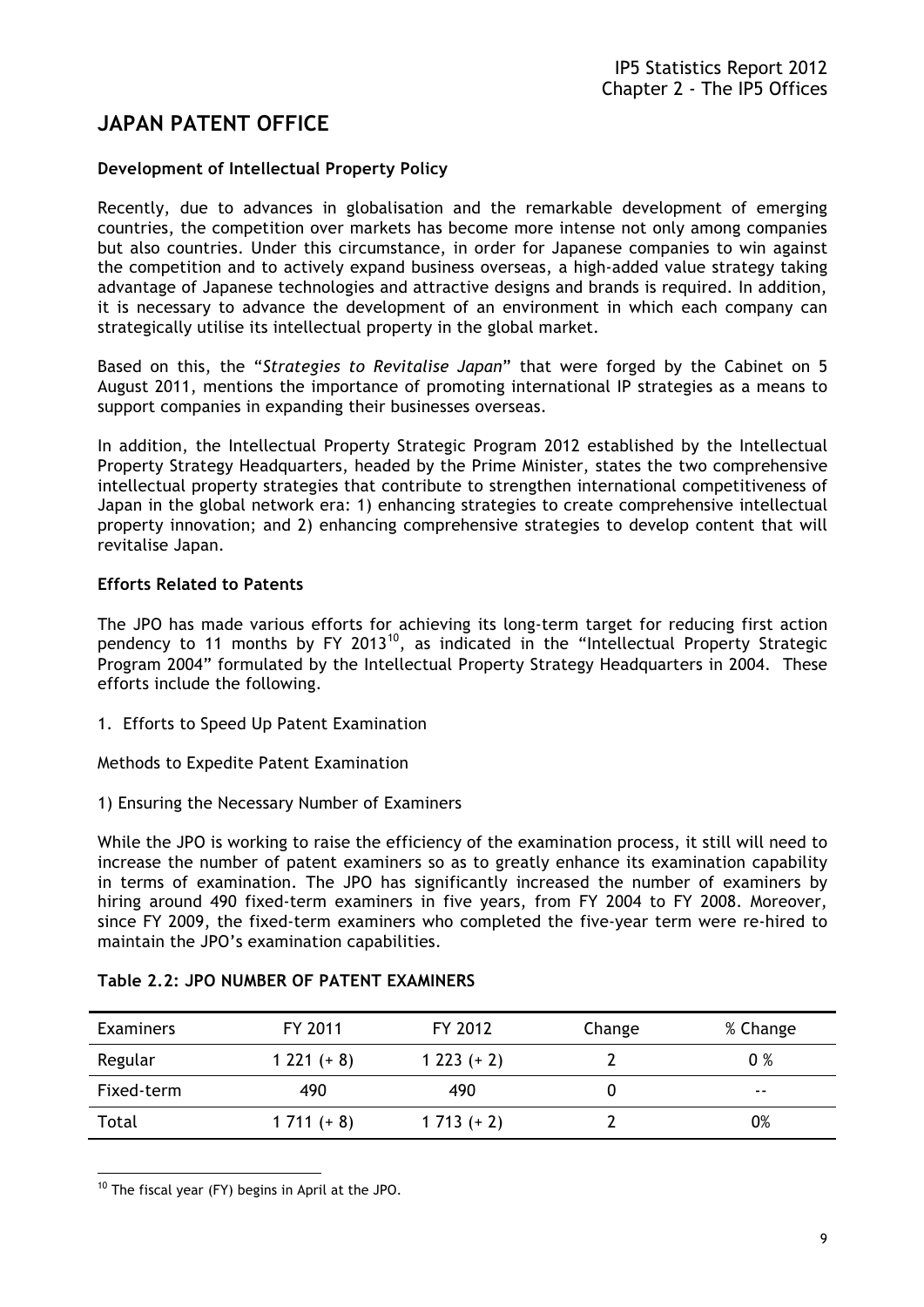#### 2) Increasing and Enhancing Outsourcing of Prior Art Document Searches

The number of prior art document searches outsourced in FY 2012 decreased by 1.2 percent to 239 000 due to the decrease in the number of patent backlogs, of which dialogue-type<sup>11</sup> outsourcing, with a high level of examination efficiency, was done in comparison with papertype<sup>12</sup> outsourcing, which accounted for 92 percent, or 219 000 searches (the figures in FY 2011 were 89 percent and 214 000 searches, respectively). This shows an increase in dialoguetype outsourcing to the private sector and an improvement in efficiency. It is expected that examination efficiency will further improve through the JPO making use of dialogue-type outsourcing.

#### 2. Efforts to Obtain Stable Rights

In order for companies to safely utilise their own intellectual property rights in the global market and to perform business activities, it is essential that the patent rights granted are stable and valid all over the world. Stable rights, to be valid in the world, require that there are no reasons anywhere for invalidation, that a clear line between other rights is set, and that the rights are not unnecessarily restrictive.

Therefore, it is important to deepen understanding of many factors such as technologies subject to examinations and related technical fields. In addition, it is important to conduct accurate prior art document searches including national and overseas documents, and implement quality control of patent examinations in a way that the results notified to applicants are based on high-quality examination procedures. In addition, it is necessary to review the examination standards, etc. where necessary in response to the opinions of users and the results of appeals/trials and judgments from the viewpoint of international system harmonisation.

#### a. Efforts for International Work Sharing

Following the global increase in the patent applications amidst the ongoing globalisation of economic and business activities, and the increasing importance of intellectual property along with such globalisation, the number of duplicate applications, i.e., the same invention being filed in multiple offices is increasing. In line with this increase, the examination workload at each office has also been increasing. Under this situation, the JPO is promoting work-sharing of patent examinations with various IP offices, using the framework of the Patent Prosecution Highway (PPH), to improve the accuracy and efficiency of examinations worldwide. The aim is to create an environment where applicants can tightly protect their intellectual property worldwide. Applicants can obtain considerable benefits from this program.

The first benefit is improved patent quality. Under PPH, since examiners in the office of earlier examination (OEE) and the office of later examination (OLE) examine the application based on the same claims in principle, it is more foreseeable for the applicant, to acquire a patent from both offices. This makes it possible to acquire a more stable right and the grant rate becomes higher in comparison with the number of patent applications as well.

The second benefit is accelerated examination. For example, in the JPO the average first action pendency was about 20.1 months in 2012, while the examination pendency of PPH

 $\overline{a}$  $11$  "Dialogue-type" outsourcing is a way of outsourcing by which the patent examiner receives a report on the prior art search result from the searcher, not only in writing but together with an oral presentation by the searcher based on the report. This is done in order to raise the understanding of the examiner on the details of the

invention and prior art documents.<br><sup>12</sup> "Paper-type" outsourcing is a way of outsourcing by which the results of prior art document searches are reported by only providing applicants paper-based search reports.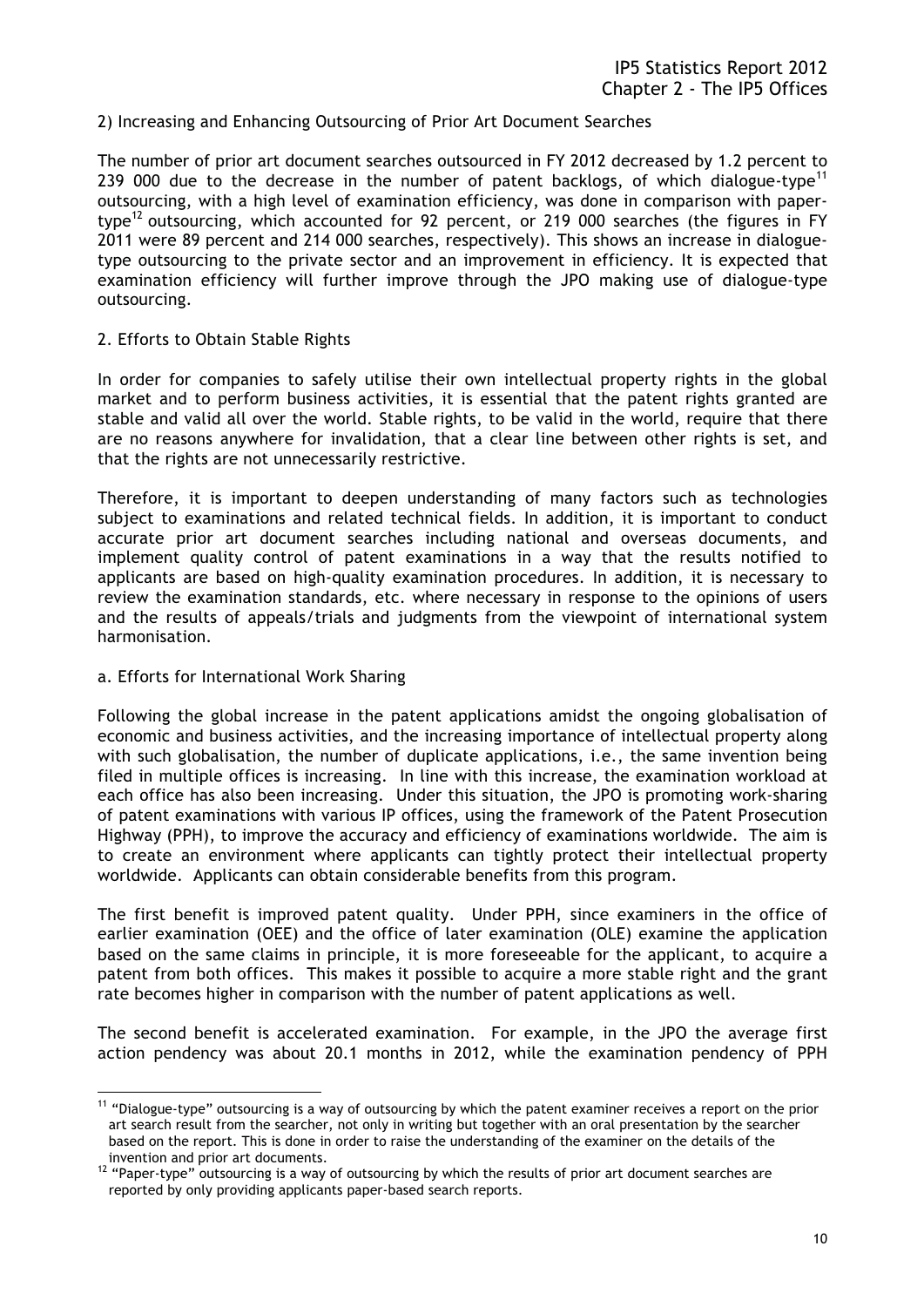applications, from the acceptance of the PPH request up to the commencement of the examination was about 1.8 months in 2012.

The third benefit is reduced costs to acquire rights. It can be assumed that once a reason for refusal has already been sent by one office, it is not necessary for all the other offices to send notifications. As a result, average number of office Actions would be less rather than the ordinal patent applications, thereby reducing the cost. This enables the applicants to save costs when acquiring patents, allowing more investments to be made in additional R&D activities.

#### b. JP-Fast Information Release Strategy (JP-FIRST)

The JPO began implementing JP-FIRST in 2008, taking account of the patent system of the JPO. The JP-FIRST allows the Office of Second Filing (OSF) to make more use of examination results of the JPO, the Office of First Filing (OFF). This strategy is expected to enable Japanese applicants to acquire appropriate patent rights in foreign offices. Providing the results of the first action by the JPO earlier alleviates the amount of examination workload at all offices overall. Therefore, promoting the utilisation of these results in foreign offices is important.

#### 3. Initiatives to Achieve Future Patent Strategies

The international landscape surrounding intellectual property is drastically changing because of economic globalisation and the expansion of emerging markets such as those in Asia. Japanese companies are expanding their intellectual property strategies on a global basis. Under such a situation, the number of applications filed by Japanese applicants to foreign offices has greatly increased. In addition, the regions where Japanese applicants file have changed, from the Trilateral Offices (the JPO, EPO and USPTO) to the IP5 Offices, namely the Trilateral Offices plus the KIPO and the SIPO.

In view of these circumstances, the JPO has made various efforts for the purpose of creating a patent strategy that allows stable rights valid worldwide to be established in Japan and allows rights to be obtained accordingly in an expeditious manner in other countries so that Japanese companies can smoothly conduct businesses all over the world.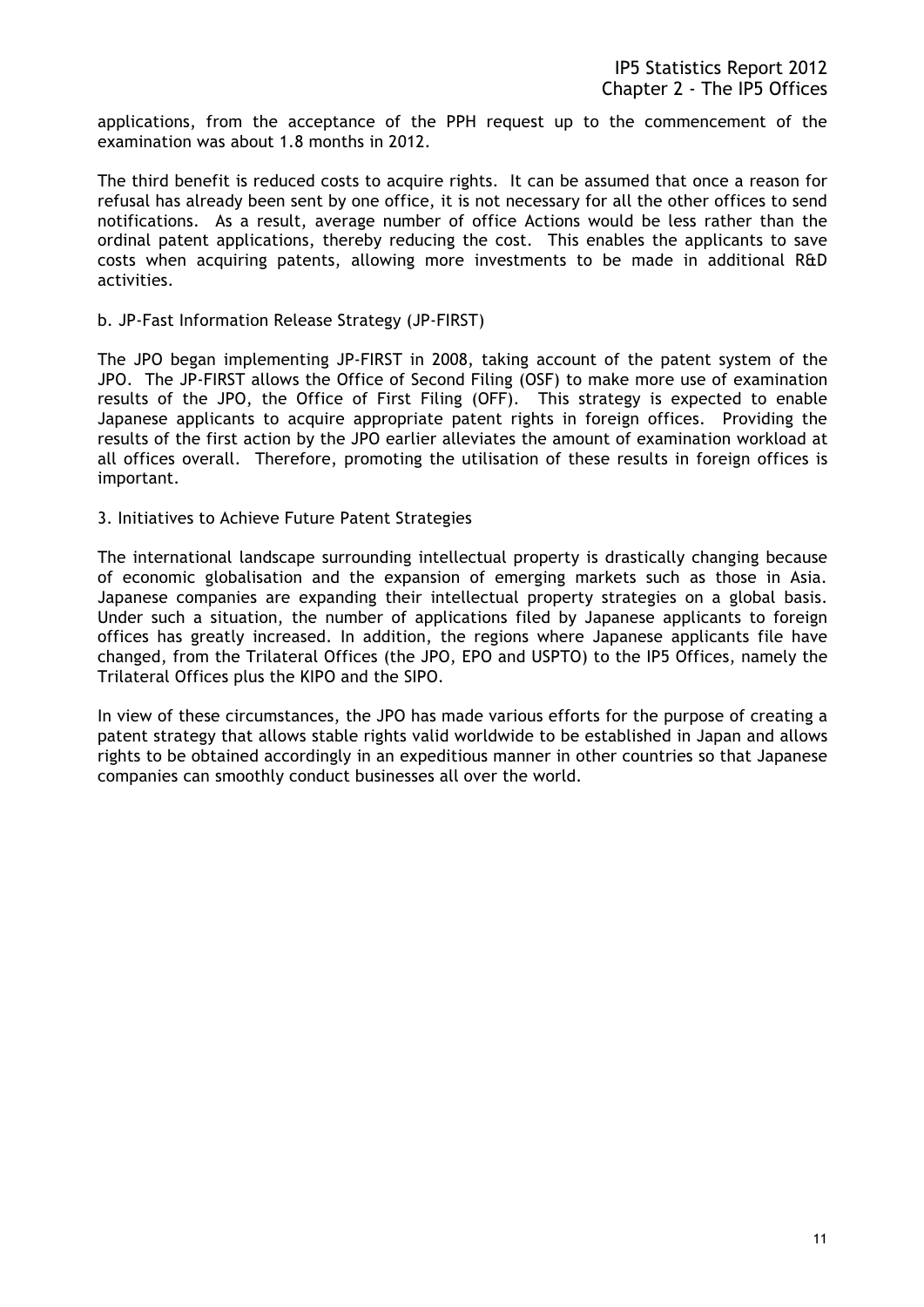## **Table 2.3: JPO PRODUCTION INFORMATION**

| <b>JPO PRODUCTION FIGURES</b>          | 2011    | 2012    | Change  | % Change |
|----------------------------------------|---------|---------|---------|----------|
| <b>Applications filed</b>              |         |         |         |          |
| Domestic                               | 287 580 | 287 013 | - 567   | $-0.2%$  |
| Foreign                                | 55 030  | 55 783  | 753     | $+1.4%$  |
| Total                                  | 342 610 | 342 796 | 186     | $+0.1%$  |
| Examination                            |         |         |         |          |
| Requests                               | 253 754 | 245 004 | $-8750$ | $-3.4%$  |
| <b>First actions</b>                   | 363 876 | 369 679 | 5 803   | $+1.6%$  |
| <b>Final actions</b>                   | 364 712 | 380 964 | 16 252  | $+4.5%$  |
| <b>Grants</b>                          |         |         |         |          |
| Domestic                               | 197 594 | 224 917 | 27 323  | $+13.8%$ |
| Foreign                                | 40 729  | 49 874  | 9 1 4 5 | $+22.5%$ |
| Total                                  | 283 323 | 274 791 | 36 468  | $+15.3%$ |
| <b>Appeals/Trials</b>                  |         |         |         |          |
| Demand for Appeal against refusal      | 26 663  | 24 9 58 | $-1705$ | $-6.4%$  |
| Demand for Trial for invalidation      | 269     | 217     | - 52    | $-19.3%$ |
| <b>PCT</b> activities                  |         |         |         |          |
| International searches                 | 35 633  | 40 529  | 4896    | $+13.7%$ |
| International preliminary examinations | 2 1 9 8 | 2 702   | 504     | $+22.9%$ |

#### **JPO Budget**

Fig. 2.3 shows JPO expenditures by category in 2012.



A description of the items in Fig. 2.3 can be found in Annex 1.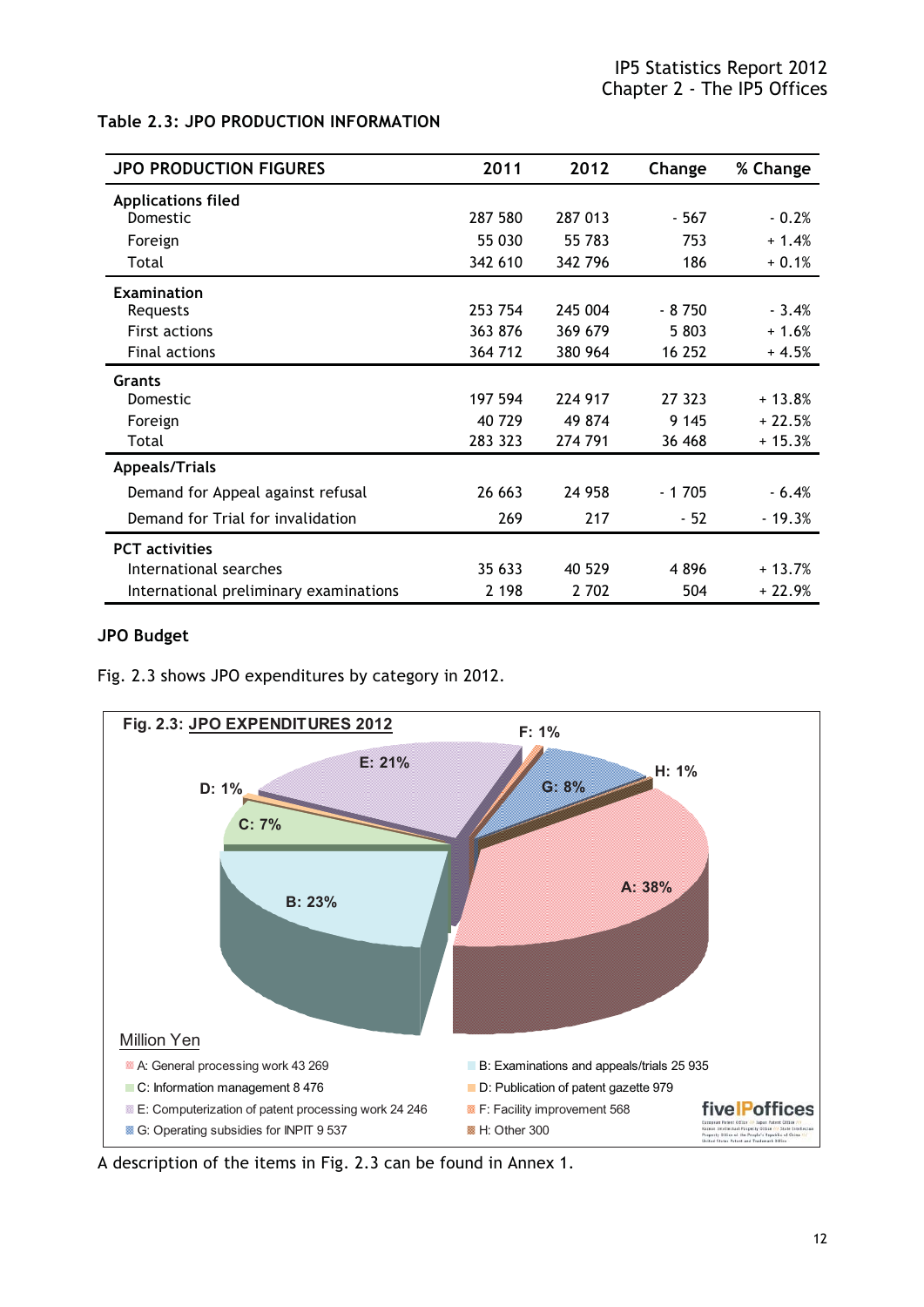# **JPO Staff Composition**

As of the end of FY 2012, the total number of staff at the JPO was 2 880. This includes 490 fixed-term patent examiners.

| Examiners:        | Patent / Utility model: | 1 713 |
|-------------------|-------------------------|-------|
|                   | Design:                 | 51    |
|                   | Trademark:              | 147   |
| Appeal examiners: |                         | 387   |
| General staff:    |                         | 582   |
| Total:            |                         | 2880  |

# **More information**

Further information can be found on the JPO's Homepage: www.jpo.go.jp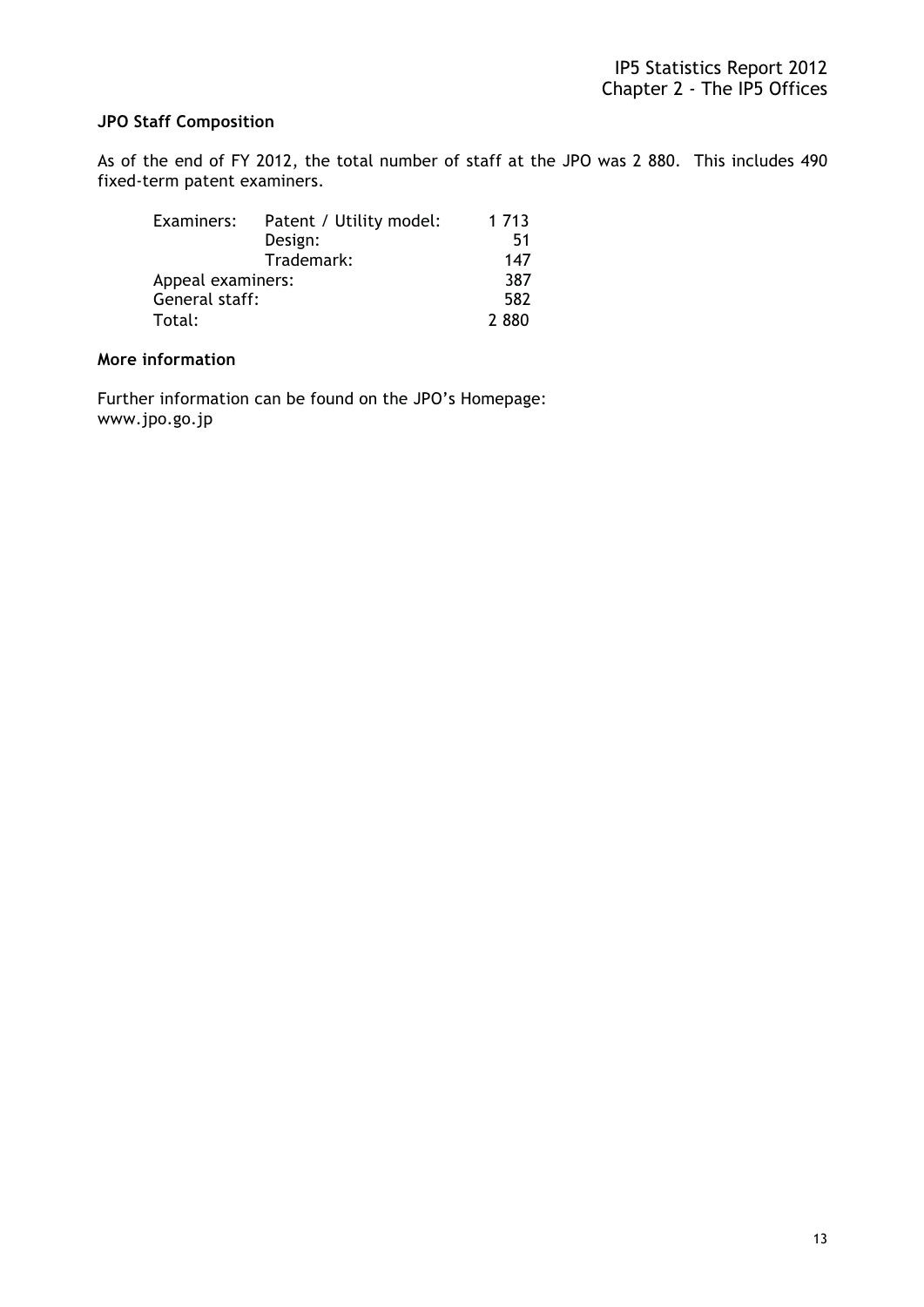# **KOREAN INTELLECTUAL PROPERTY OFFICE**

#### **Mission Statement**

KIPO is the government agency in charge of IP matters in R. Korea. Its mission statement is as follows:

*To contribute to technological innovation and industrial development by facilitating the creation, commercialisation and utilisation of intellectual property and by strengthening the protection of intellectual property.* 

KIPO strives to fulfil its mission by implementing diverse policies focused on timely, highquality examinations.

#### **Statistical Overview of 2012**

The number of patent applications increased by 5.6 percent in 2012, to 188 915. PCT applications increased by 14.0 percent in 2012 to 11 869.

The number of first actions on patent applications decreased by 6.3 percent to 163 246 in 2012 compared to the previous year. The average first action pendency calculated from the point of request for examination to the time of first action was 14.8 months for patent and utility models.

The number of international search reports of international patent applications under the PCT increased by 29.2 percent from 2011 to 29 919 in 2012. PCT international preliminary examination reports increased by 12.9 percent from 2011, to 253.

#### **International Cooperation**

KIPO expanded the number of countries for Patent Prosecution Highway (PPH) and PCT-PPH. It has implemented PPH with eleven countries. In March 2012, the PPH with P.R. China went into effect, and Mexico was added in July 2012. The other nine countries are Japan, the United States, Denmark, the United Kingdom, Canada, Russia, Finland, Germany and Spain. It also executed PCT-PPH with P.R. China and Japan in March and July 2012, respectively, increasing the number of countries to three (including the United States).

As for the IT-related cooperation between the IP5 Offices, of the ten foundation projects of the IP5, six are dedicated to automation. As lead office for the machine translation project, KIPO successfully completed the error checking project for IP5 machine translations in 2011. In 2012, KIPO implemented a Korean to English (K2E) machine translation improvement project to reflect the results of the error checking. The office also evaluated the machine translation quality of three Asian patent offices with the participation of European and U.S. examiners in the second half of 2012. Through KIPO's evaluations, it confirmed that all three Asian patent offices reached the "quality for possible utilisation in prior art search" set as a target for the mutual machine translation project in 2008.

In addition, KIPO successfully completed the development of the One Portal Dossier in December 2012, providing examiners with immediate access to all information on examination progression at the IP5 Offices. KIPO plans to open the dossier during the second half of 2013 after running tests among the offices from April to June 2013.

As the mutual cooperation among the IP5 Offices has become materialised since 2009, the IP5 Offices are making efforts to harmonise the examination standards and build trust among the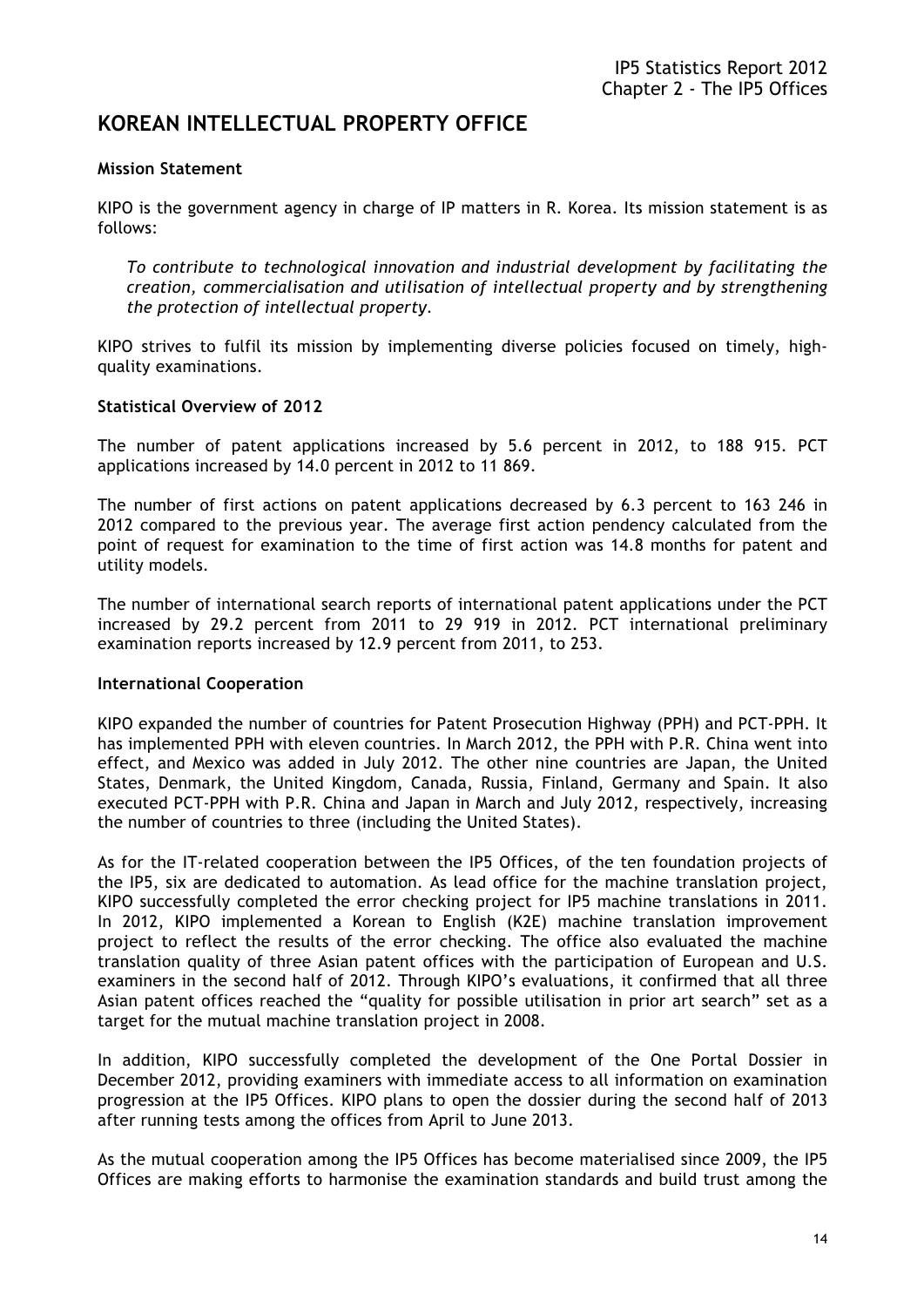offices in terms of examination results through comparison on similarities and differences in examination practices, cross-participation in examination training courses, and hosting of joint examiner workshops.

In addition, patent examination experts in R. Korea, P.R. China and Japan have created a working group to strengthen the cooperation of those three offices. The expert group collectively reviewed differences in examination standards and actual examination practices by comparing the assessment results of inventiveness among the three offices in 2011 and of novelty in 2012 on hypothetical cases from the offices, in order to establish the foundation of the utilisation of the examination results among the offices.

#### **IP Office Automation System**

In 1999, KIPO launched the KIPOnet system, an internet-based e-filing and work processing system for the filing and receipt, examination, registration, trial, and publication of applications for patent, utility model, design, and trademark rights. The constant improvement of this system has led to the development of the 3rd generation KIPOnet (KIPOnet III) beginning in 2009. The subsequent version to the original version of 2009 was released on 1 January 2012 and reflected the amendments of the Patent, Trademark and Industrial Design Protection Acts in order to cope with the international harmonisation and simplification of Intellectual Property Rights (IPR) and the R. Korea-U.S. Free Trade Agreement. It provided a more simplified e-filing software suite and Easy-Web filing system, both of which support an automated search function for similar prior patents of each application.

In 2012, a series of improvements were made in services of the PCT system, trials, the Madrid system for international trademark filings, and Patent Road (e-filing portal).

As for Patent Road, which went through a complete overhaul in January 2013, KIPO, for the first time as a government organisation, introduced a system for applicants to pay their fees in foreign currency of Swiss Francs (CHF) for PCT application fees. Also, the office implemented the online authentication certificate system so that only the certificate can be used for user authentication. KIPO expects to complete the building of an international patent system as well as a trial and international trademark system to finally launch the third generation KIPOnet in June 2013.

#### **Providing Comprehensive IP Support to SMEs**

To provide support for IP creation by small and medium-sized enterprises (SME), KIPO has established 31 regional IP centres nationwide where patent, brand, and design experts provide consultations on various IP issues. In addition, KIPO provided 201 sessions of IPR training for 4 157 people to foster IP manpower in SMEs in 2012. KIPO plans to continue these efforts throughout 2013.

#### **IP Policies**

In 2008, KIPO's IPR examination policy underwent a paradigm shift. The focus shifted from high-speed examinations to a customer-oriented approach to examination and trial systems.

1) Customized three-track patent examination and Super-accelerated examinations for green technology

Through the customized three-track patent and utility model examination system that we have executed since October 2008, patent clients can freely select from accelerated, regular,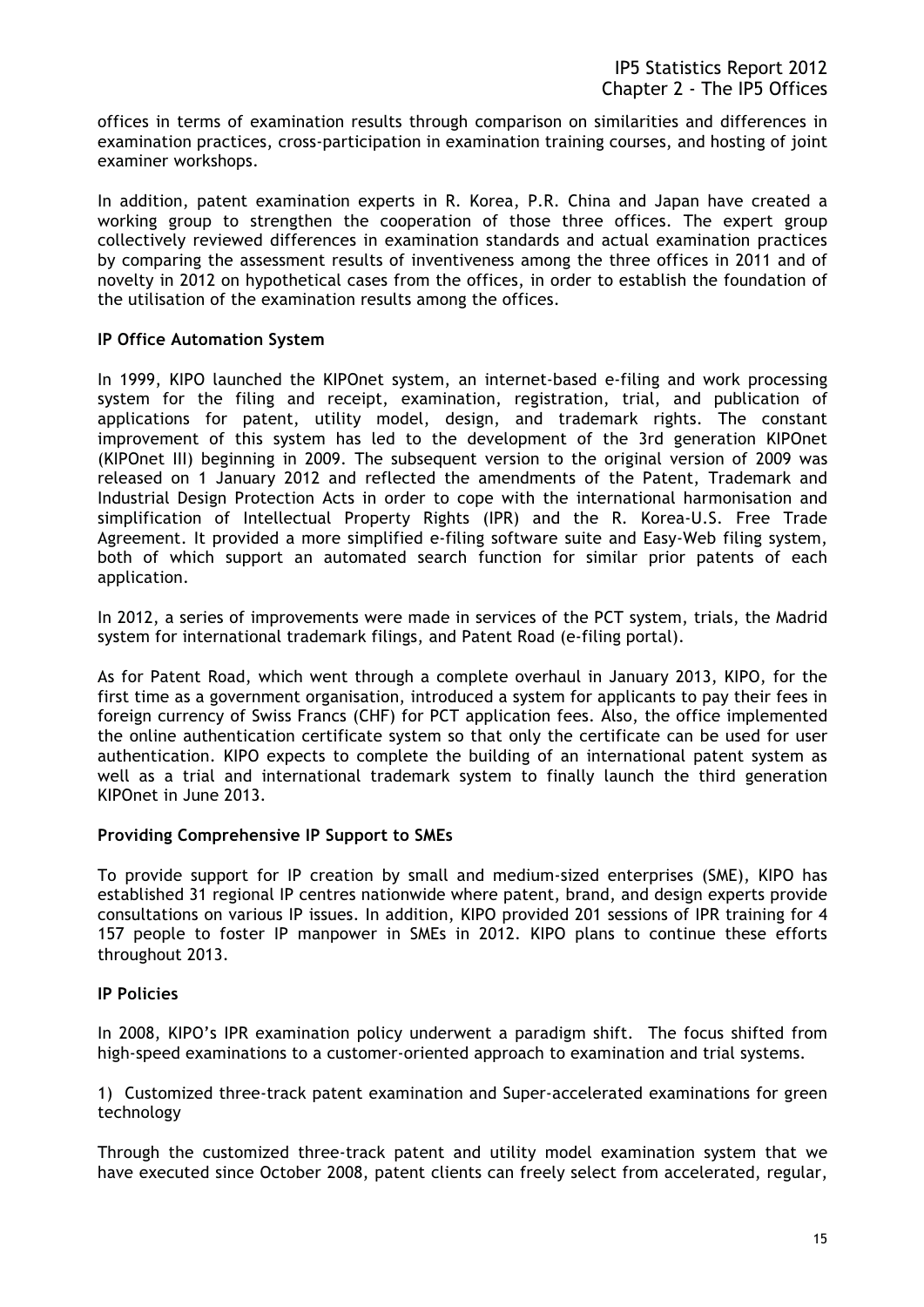and customer-deferred examination and use the system according to their patent strategies. If clients request a speedy evaluation, they can get examination services within about three to five months from their request. If clients request a customer-deferred examination, they can get examination services within three months from the desired examination grace period (possible selection between 24 months from the examination request date to five years from the date of application).

Meanwhile, since the introduction of the super-accelerated examination system for green technologies in October 2009, we have provided faster examination results (within a month of request) than regular preferential examinations for newly researched and developed technologies (greenhouse gas reducing technology, technology enhancing energy use efficiency, etc.) according to the state strategy of "low carbon, green growth."

2) Three-track patent trial system

In KIPO's former preferential patent trial system, some types of cases took priority over general cases. However, in November 2008, KIPO adopted a patent trial system with three separate tracks: a regular track, an accelerated track, and a super-accelerated track. The super-accelerated trial proceeds as follows: after both parties have applied for a superaccelerated trial, an oral hearing is held within a month of the deadline for submitting a written reply, and a trial decision is made within two months of the oral hearing. Thus, the parties are informed of the trial decision within four months of requesting the trial. An accelerated trial generally takes six months, and a regular trial takes about nine months.

| <b>KIPO PRODUCTION FIGURES</b>         | 2011    | 2012    | Change   | % Change |
|----------------------------------------|---------|---------|----------|----------|
| <b>Applications filed</b>              |         |         |          |          |
| <b>Domestic</b>                        | 138 034 | 148 136 | 10 102   | $+7.3%$  |
| Foreign                                | 40 890  | 40 779  | $-111$   | $-0.3%$  |
| Total                                  | 178 924 | 188 915 | 9 9 9 1  | $+5.6%$  |
| <b>Examination</b>                     |         |         |          |          |
| Requests                               | 149 987 | 155 566 | 5 5 7 9  | $+3.7%$  |
| <b>First actions</b>                   | 174 283 | 163 246 | - 11 037 | $-6.3%$  |
| Final actions                          | 151 184 | 163 912 | 12 728   | $+8.4%$  |
| <b>Grants</b>                          |         |         |          |          |
| Domestic                               | 72 258  | 84 061  | 11 803   | $+16.3%$ |
| Foreign                                | 22 462  | 29 406  | 6944     | $+30.9%$ |
| Total                                  | 94 720  | 113 467 | 18 747   | $+19.8%$ |
| Applications in appeal                 | 9 6 6 4 | 10 039  | 375      | $+3.9%$  |
| <b>PCT</b> activities                  |         |         |          |          |
| International searches                 | 23 166  | 29 919  | 6 7 5 3  | $+29.2%$ |
| International preliminary examinations | 224     | 253     | 29       | $+12.9%$ |

## **Table 2.4: KIPO PRODUCTION INFORMATION**

#### **KIPO's Budget**

In 2012, KIPO had total expenditures of 405 415 million won. 25 percent of those expenditures were allocated to salaries and benefits, 41 percent to general operating expenses, 17 percent to external support, 13 percent to equipment, and 4 percent to other expenses.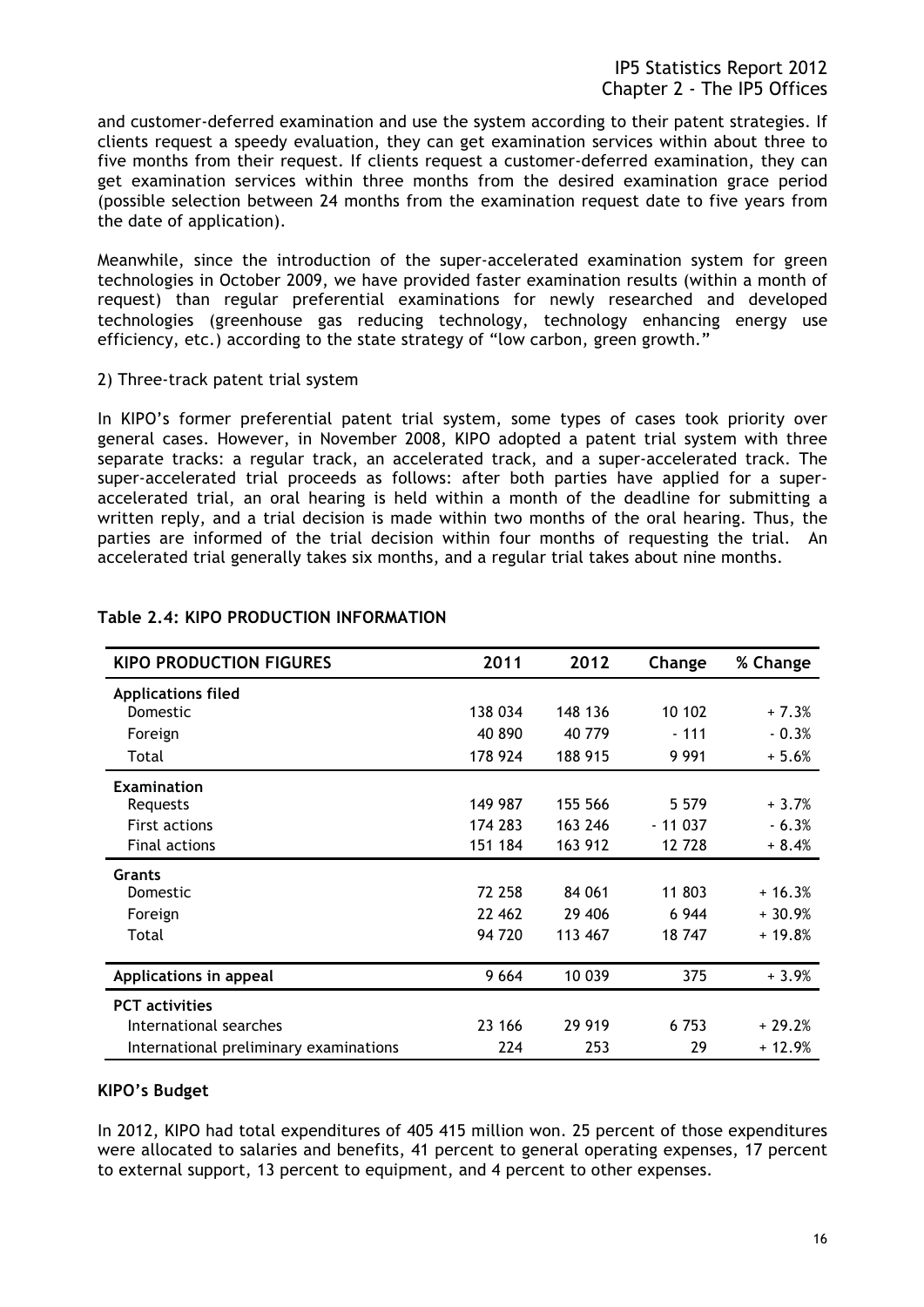Fig. 2.4 shows KIPO expenditures by category in 2012.



A description of the items in Fig. 2.4 can be found in Annex 1.

# **KIPO Staff Composition**

At the end of 2012, KIPO had a total staff 1 579. The breakdown is as follows.

| Examiners                 |       |
|---------------------------|-------|
| Patents and Utility Model | 813   |
| Designs and Trademarks    | 145   |
| Appeal examiners          | 99    |
| Other staff               | 522   |
| Total                     | 1 579 |

# **More information**

Further information can be found on KIPO's Homepage: www.kipo.go.kr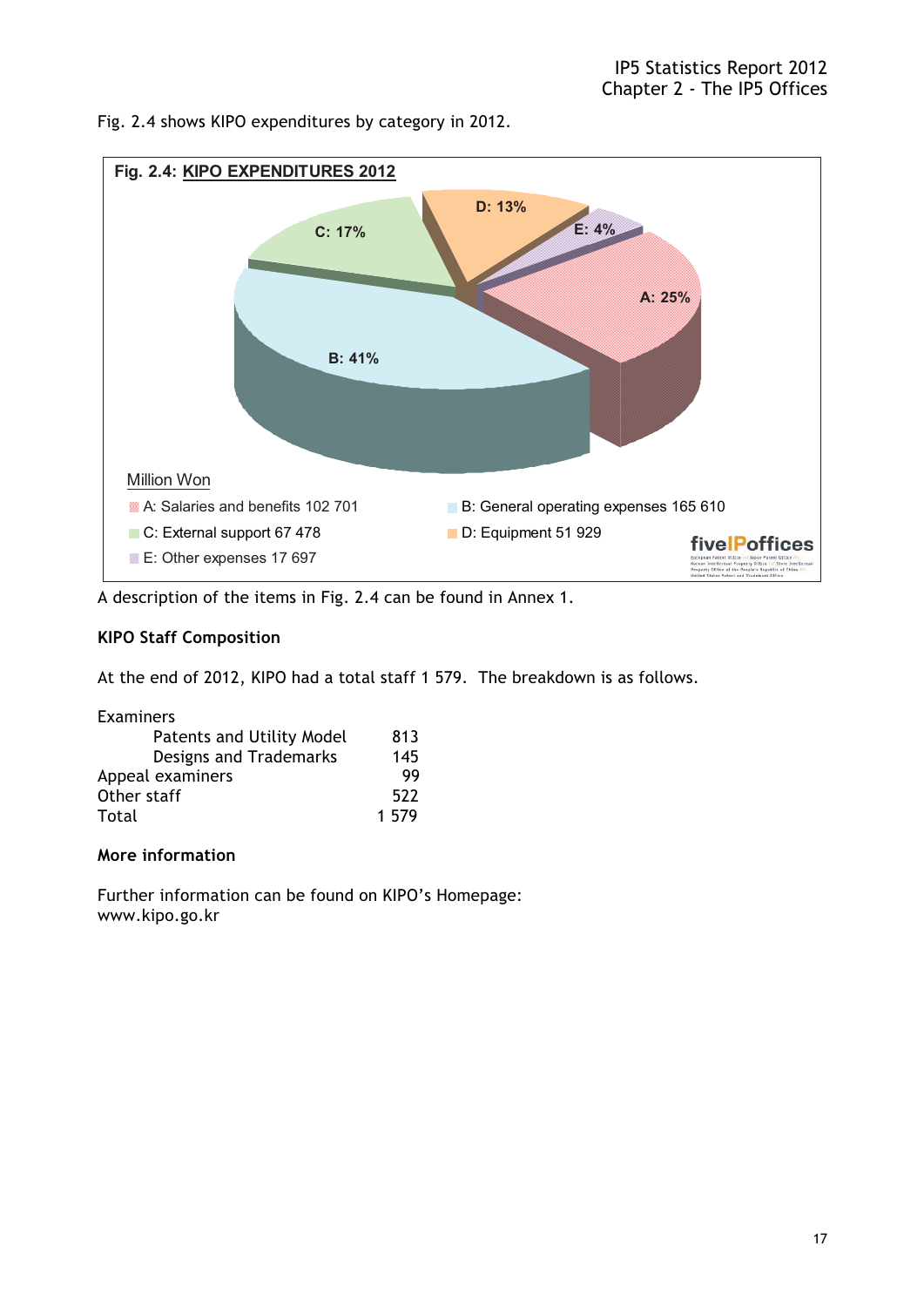# **STATE INTELLECTUAL PROPERTY OFFICE OF THE P.R. CHINA**

#### **Organisational Structure and Personnel**

The SIPO has seven functional departments, a supervision department, a retired personnel department, and subsidiaries as the Patent Office, the Patent Re-examination Board, some public institutions and social organisations. In total, the SIPO has 9 755 full-time employees.

The Patent Office, an organisation under the SIPO with 16 departments and one affiliated enterprise, is mainly responsible for receiving and examining patent applications, granting patents and handling other administrative matters entrusted by the SIPO. It has a staff of 3 140 at present, among which 2 058 employees are examiners for invention patents, 260 employees are for utility models and designs, 295 employees are for preliminary examination and work-flow management. Moreover, 303 employees work in support departments (i.e. patent documentation, automation, examination affairs administration) and 224 employees are responsible for general administration. The four Patent Examination Cooperation Centres, as institutions affiliated to the Patent Office, share the responsibility of patent examination, among which the Beijing Centre was founded in 2001 and has 3 051 employees at present, the Jiangsu Centre was founded in 2011 and has 676 employees, the Guangdong Centre was founded in 2011 and has 635 employees, and the Henan Centre was founded in 2012 and has 1 employee. The China Patent Technology Exploitation Enterprises, as the mere enterprise under the Patent Office, has 457 employees.

The Patent Re-examination Board, affiliated directly with the SIPO, has a staff of 262, and is responsible for processing requests for patent re-examination and invalidation of patent rights.

#### **Patent Examination Status**

In accordance with the Patent Law of the People's Republic of China, the SIPO is the authority to receive and examine applications for invention, utility model and design patents and to grant patent rights in compliance with the Patent Law. The mechanism of earlier publication and request for substantive examination applies when processing invention patent applications, while the duration of patent rights for invention is 20 years, counted from the date of filing. The preliminary examination mechanism applies when processing utility model and design applications, while the duration of patent rights for utility models and designs is 10 years respectively, counted from the date of filing.

#### **Patent Applications Received in 2012**

In 2012, the SIPO received 2 050 649 applications for the three kinds of patents representing an increase of 26 percent compared with the previous year. 652 777 applications were for invention patents, an increase of 24 percent compared with the year before, 740 290 for utility model patents, an increase of 26 percent, and 657 582 for design patents, an increase of 26 percent.

#### **Patents Granted in 2012**

In 2012, the SIPO granted 1 255 138 patents reflecting an increase of 31 percent compared with the previous year. Of these 217 105 were for invention patents, an increase of 26 percent compared to the year before, 571 175 for utility model patents, 466 858 for design patents, increasing by 40 percent and 23 percent respectively.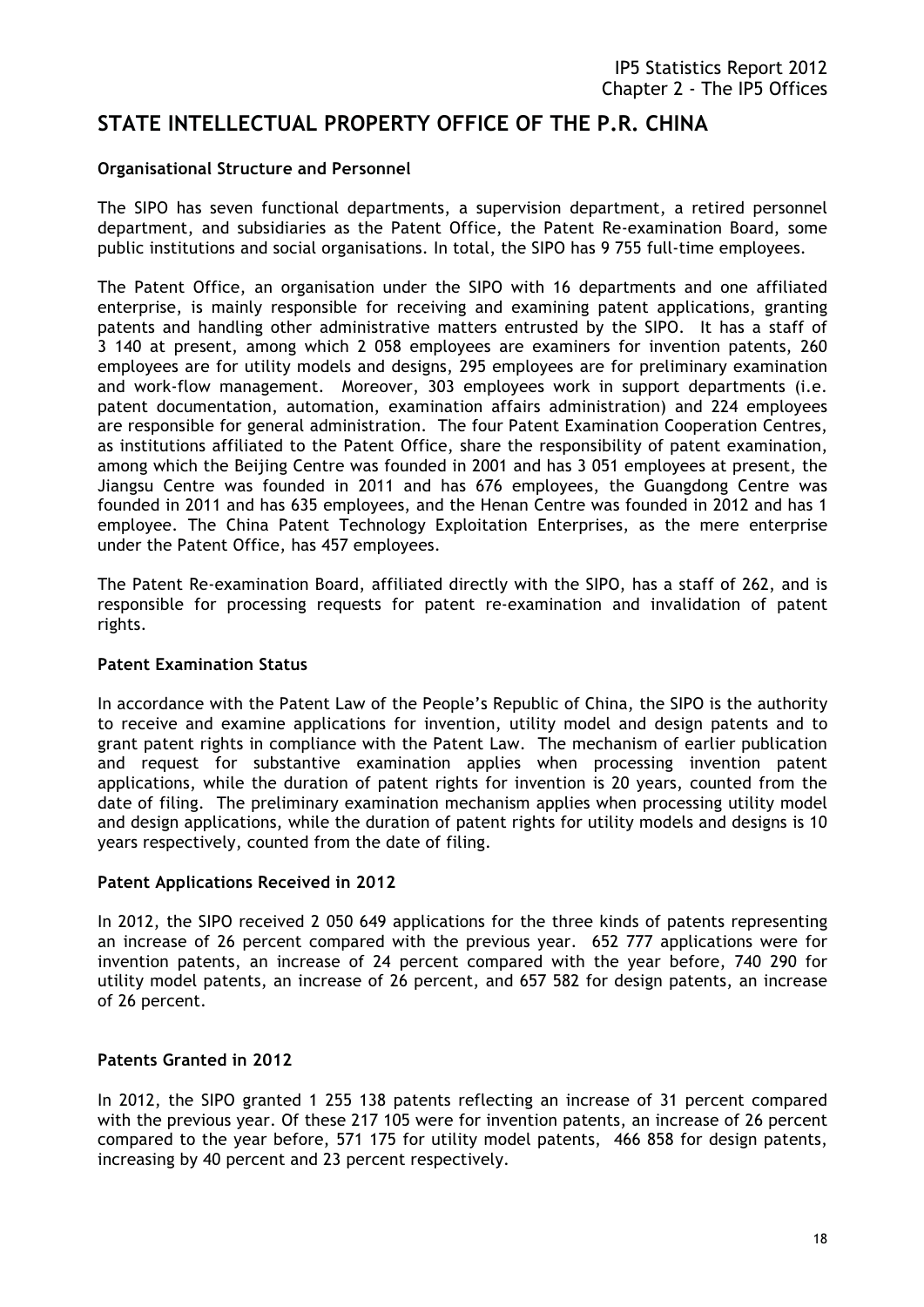#### **Table 2.5: SIPO PRODUCTION INFORMATION**

| <b>SIPO PRODUCTION FIGURES</b>         | 2011    | 2012    | Change  | % Change |
|----------------------------------------|---------|---------|---------|----------|
| <b>Applications filed</b>              |         |         |         |          |
| <b>Domestic</b>                        | 415 829 | 535 313 | 119 484 | $+28.7%$ |
| Foreign                                | 110 583 | 117 464 | 6881    | $+6.2%$  |
| Total                                  | 526 412 | 652 777 | 126 365 | $+24.0%$ |
| <b>Examination</b>                     |         |         |         |          |
| Requests                               | 292 157 | 338 407 | 46 250  | $+15.8%$ |
| <b>First actions</b>                   | 271 202 | 344 541 | 73 339  | $+27.0%$ |
| Final actions                          |         |         |         |          |
| Grants                                 |         |         |         |          |
| Domestic                               | 112 347 | 143 847 | 31 500  | $+28.0%$ |
| Foreign                                | 59 766  | 73 258  | 13 492  | $+22.6%$ |
| Total                                  | 172 113 | 217 105 | 44 992  | $+26.1%$ |
| Re-examination and invalidation        |         |         |         |          |
| Re-examination requests                | 12 850  | 17 238  | 4 3 8 8 | $+34.8%$ |
| <b>Invalidation requests</b>           | 566     | 602     | 36      | $+6.4%$  |
| <b>PCT</b> activities                  |         |         |         |          |
| International searches                 | 14 5 53 | 18 025  | 3 472   | $+23.9%$ |
| International preliminary examinations | 325     | 436     | 111     | $+34.2%$ |

#### **SIPO Budget**

Fig. 2.5 shows SIPO expenditures by category in 2012.



A description of the items in Fig. 2.5 can be found in Annex 1.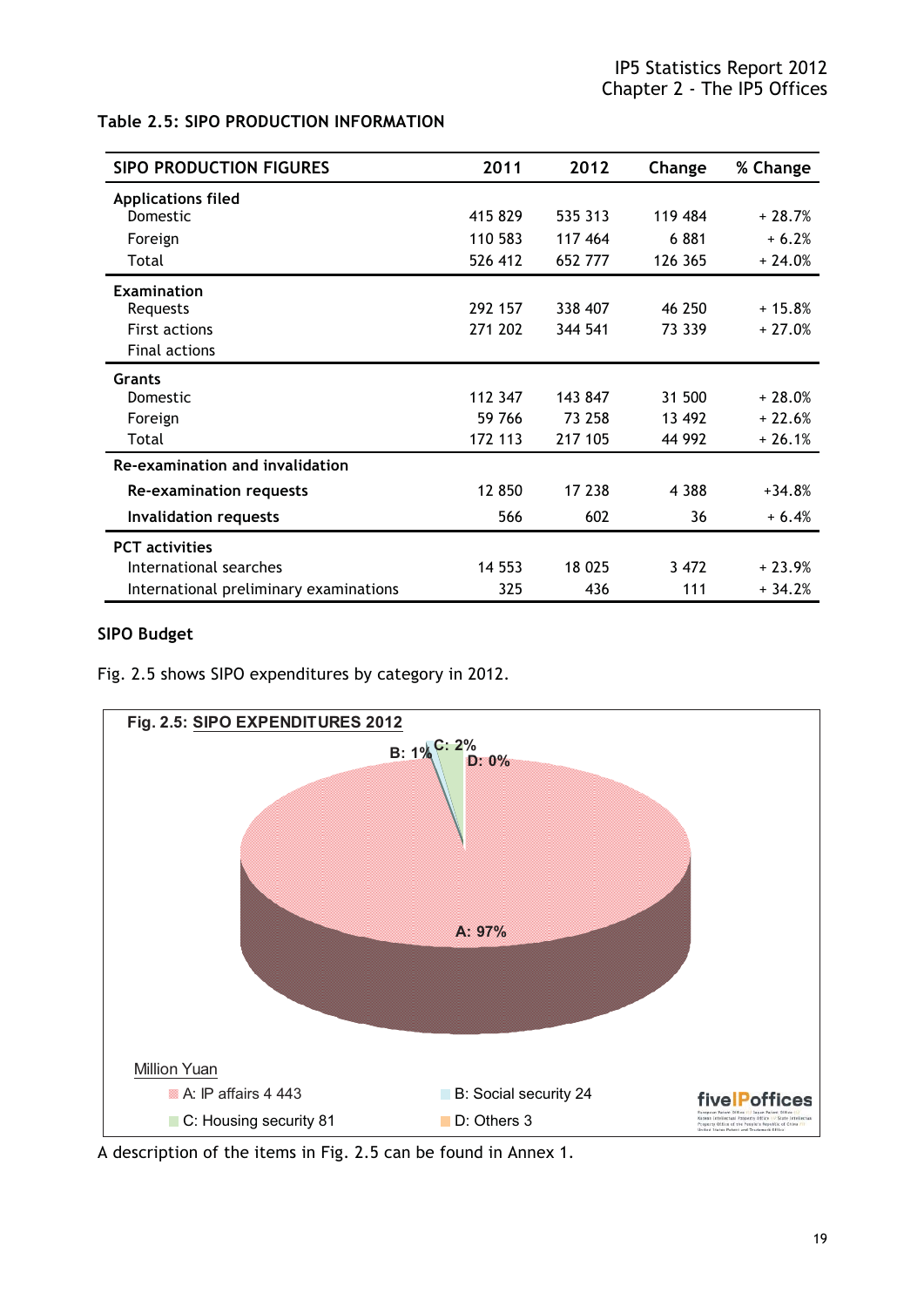# **SIPO Staff Composition**

At the end of 2012, the SIPO had a total staff of 9 755. The breakdown is as follows.

| <b>SIPO Functional Department</b>           |         |
|---------------------------------------------|---------|
| <b>Patent Office: Examiners:</b>            |         |
| Invention                                   | 2 0 5 8 |
| Utility Model & Design                      | 260     |
| Preliminary Examination and Flow Management | 295     |
| <b>Supporting Departments</b>               | 303     |
| <b>General Administration</b>               | 224     |
| Total                                       | 3 140   |
| <b>Patent Re-Examination Board</b>          | 262     |
| Other Subordinate Unites Under the Office   | 6 2 6 0 |
| Total                                       | 9 755   |

## **More information**

Further information can be found on the SIPO's Homepage: www.sipo.gov.cn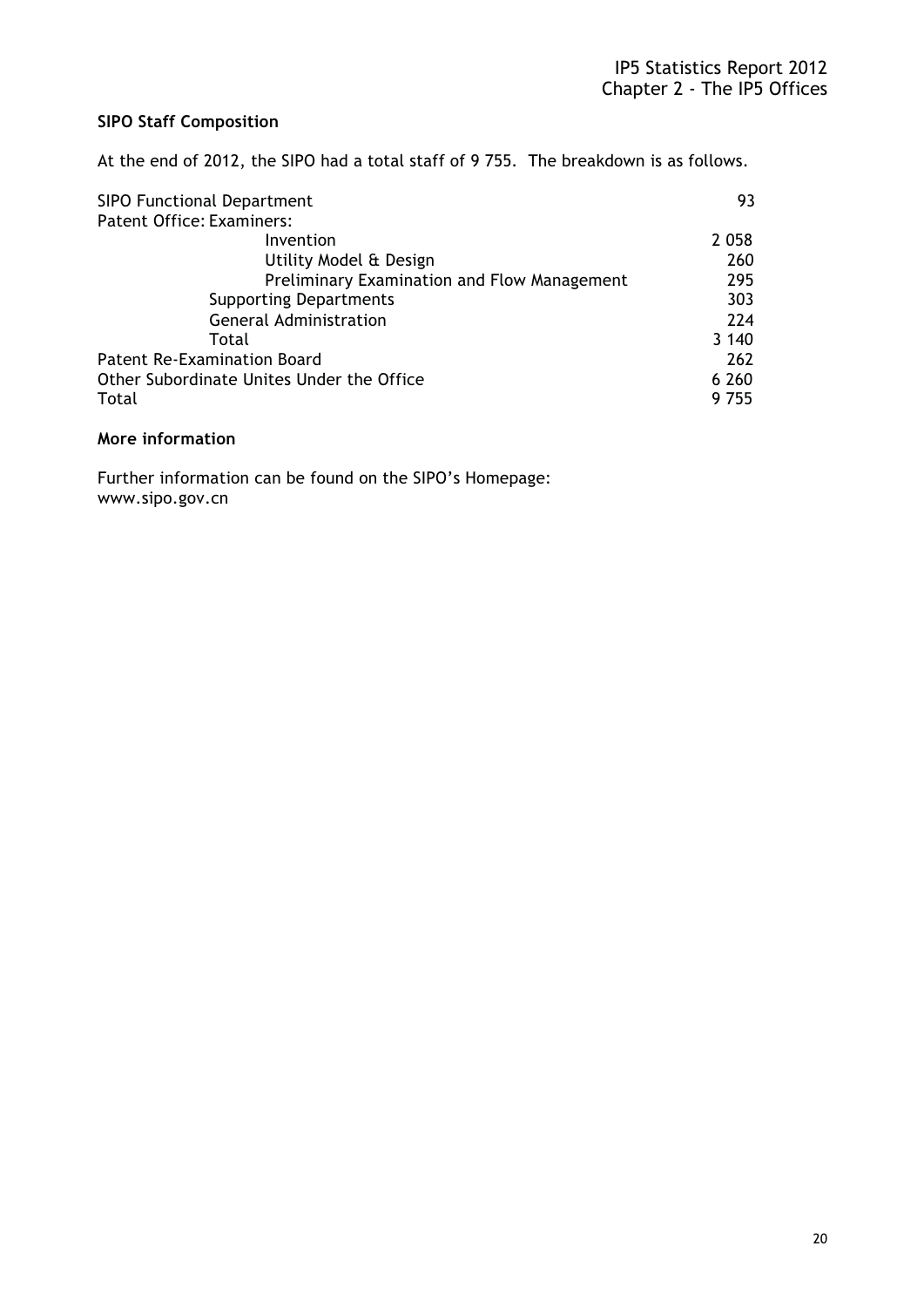# **UNITED STATES PATENT AND TRADEMARK OFFICE**

#### **Mission Statement**

The mission of the United States Patent and Trademark Office is:

*Fostering innovation, competitiveness and economic growth, domestically and abroad by delivering high quality and timely examination of patent and trademark applications, guiding domestic and international intellectual property policy, and delivering intellectual property information and education worldwide, with a highly skilled, diverse workforce.*

The USPTO is pivotal to the success of innovators. In fulfilling the mandate of Article 1, Section 8, Clause 8, of the U.S. Constitution, "To promote the Progress of Science and useful Arts, by securing for limited Times to Authors and Inventors the exclusive Right to their respective Writings and Discoveries" the USPTO is on the cutting edge of the United States' technological progress and achievement.

As an agency of the U.S. Department of Commerce, the primary services provided by the USPTO are examining patent and trademark applications and disseminating patent and trademark information. The USPTO provides valued products and services to its customers in exchange for fees that are appropriated to fund its operations. The powers and duties of the USPTO are vested in the Under Secretary of Commerce for Intellectual Property and Director of the USPTO, who consults with the Patent Public Advisory Committee and the Trademark Public Advisory Committee. The USPTO operates with two major business lines, Patents and Trademarks.

#### **USPTO Strategic Plan**

In FY13 2010, the USPTO issued its *2010-2015 Strategic Plan*, which recognises that innovation has become the principal driver of our modern economy by stimulating economic growth and creating high-paying jobs. The *Plan* communicates the USPTO's priorities and directions, and serves as the foundation for programmatic and management functions. The *Plan* is designed to strengthen the capacity of the USPTO, to improve the quality of patents and trademarks that are issued, as well as to shorten the time it takes to obtain a patent. The *Plan* outlines a focused, specific set of goals and the steps that must be taken to reach those goals.

- Goal 1: Optimize Patent Quality and Timeliness.
- Goal 2: Optimize Trademark Quality and Timeliness.
- Goal 3: Provide Domestic and Global Leadership to Improve IP Policy, Protection and Enforcement Worldwide.
- Management Goal: Achieve Organizational Excellence.

# **Agency News**

On 16 September 2011, President Obama signed into law (P.L. 112-29) the Leahy-Smith America Invents Act (AIA). Since its enactment the USPTO has worked diligently to implement the AIA's statutory requirements to improve patent quality, reduce the backlog of patent applications, reduce domestic and global patenting costs for U.S. companies, provide greater certainty in patent rights, and offer effective alternatives to costly and complex litigation.

 $\overline{a}$ <sup>13</sup> The fiscal year (FY) begins in October at the USPTO.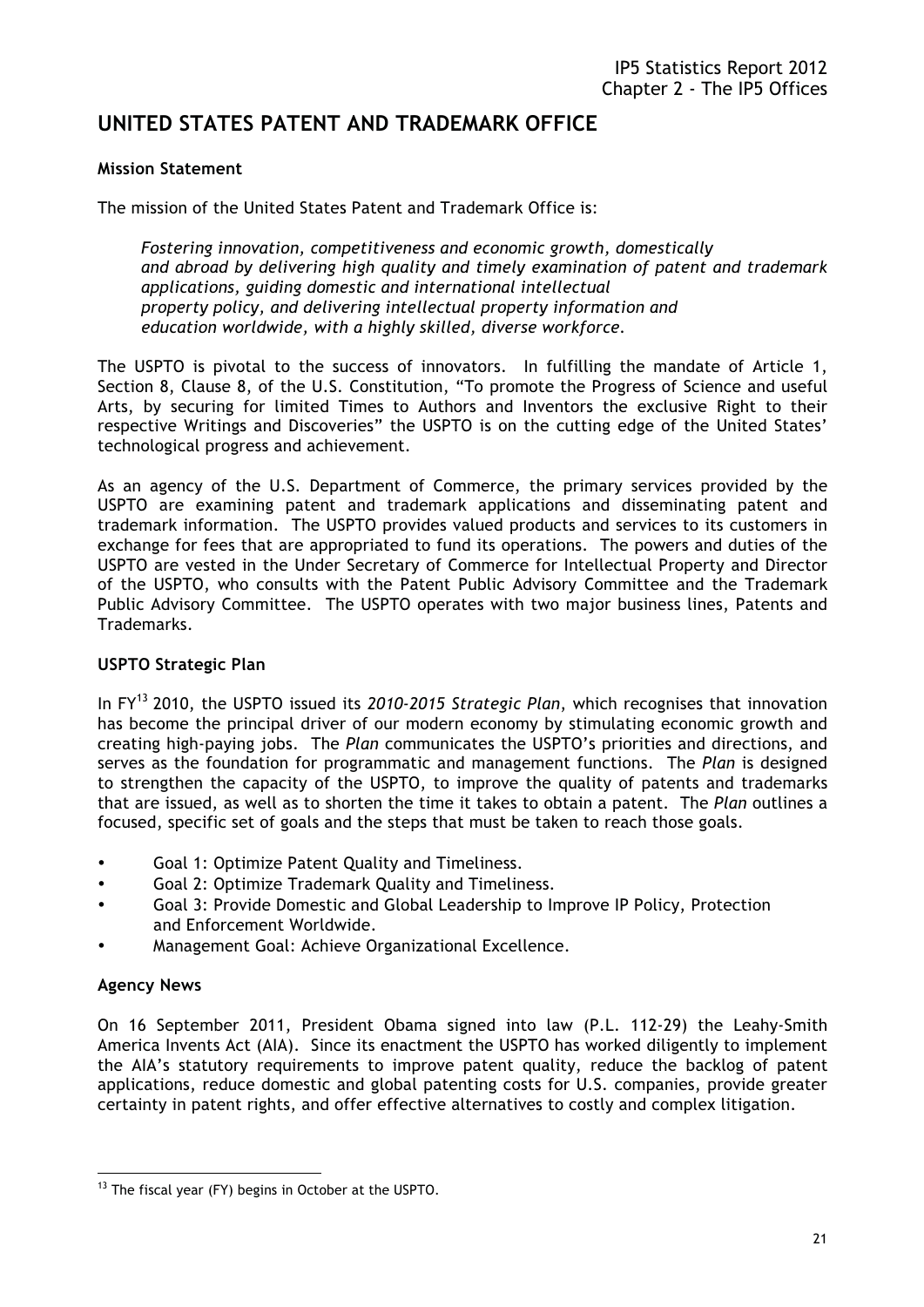Some of the key provisions of the AIA include:

- Transitioning the U.S. to a first-inventor-to-file system.
- Providing an enhanced grace period for inventors to safeguard patent rights against disclosures made by the inventors one year or less before the effective filing date, which allows inventors to engage in crucial negotiations with potential buyers or investors without fear of losing their right to a patent.
- Consistent with international norms, the definition of prior art now includes non printed disclosures, including oral disclosures, made available to the public anywhere in the world.
- Providing prior art effect to U.S. patent applications as of their foreign priority dates, thus eliminating the *Hilmer* doctrine.
- Eliminating the requirement for inventors to set forth the best mode to carry out the invention as a defense in infringement actions or in post grant review.
- Providing a 75 percent discount for patent fees to all applicants that qualify as micro entities.

The changes created by the AIA help the U.S. to better align with international norms, which provides a renewed opportunity to harmonize the international patent system and facilitate office cooperation through worksharing with other patent offices.

Section 10 of the AIA also authorizes the Director of the USPTO to set or adjust by rule all patent and trademark fees established, authorized, or charged under Title 35 of the U.S. Code and the Trademark Act of 1946 (15 U.S.C. § 1051 et seq.), respectively. When fees are set, the aggregate revenue from the patent fees may only recover the aggregate estimated cost of the patent operations, including administrative costs to the USPTO. Likewise, the aggregate revenue from the trademark fees may only recover the aggregate estimated cost of the trademark operations, also including administrative costs to the USPTO. In FY 2012, the USPTO introduced a proposed re-structure of certain patent fees and engaged in a comprehensive collaborative exchange with stakeholders and the public towards publishing a final fee structure in FY 2013.

#### **International Cooperation and Work-sharing**

Alongside the AIA reforms, the USPTO continues to promote international cooperation by emphasizing work sharing among patent offices as a key to efficient management of office workloads, reduction of backlogs and pendency, and improvement of the international patent system. The USPTO's primary work sharing vehicle – the PPH – has proven to be a major success, producing significant efficiency gains in terms of higher allowance rates, fewer office actions per disposal, and substantially lower percentages of appeals and continuation applications for applications making use of this vehicle. This translates into measurable cost savings for applicants, and provides them with additional flexibility when developing their IP strategy.

The USPTO is currently partnering with 24 other patent offices around the world on the PPH allowing applicants to fast-track examination in one office after a finding by another office that one or more corresponding claims are allowable. In FY 2012, more than 5 000 requests were filed in the USPTO, a 43 percent growth from the prior year. These work-sharing programs reduce re-work, increase collaboration, and provide consistency between IP offices. In FY 2012, the USPTO expanded work-sharing efforts with new partnerships with other IP offices and published preliminary research showing PPH partnerships have a beneficial impact on efficiency and quality.

The USPTO furthers IP policy goals through training foreign officials, providing domestic and international educational outreach, launching strategic cooperation projects between national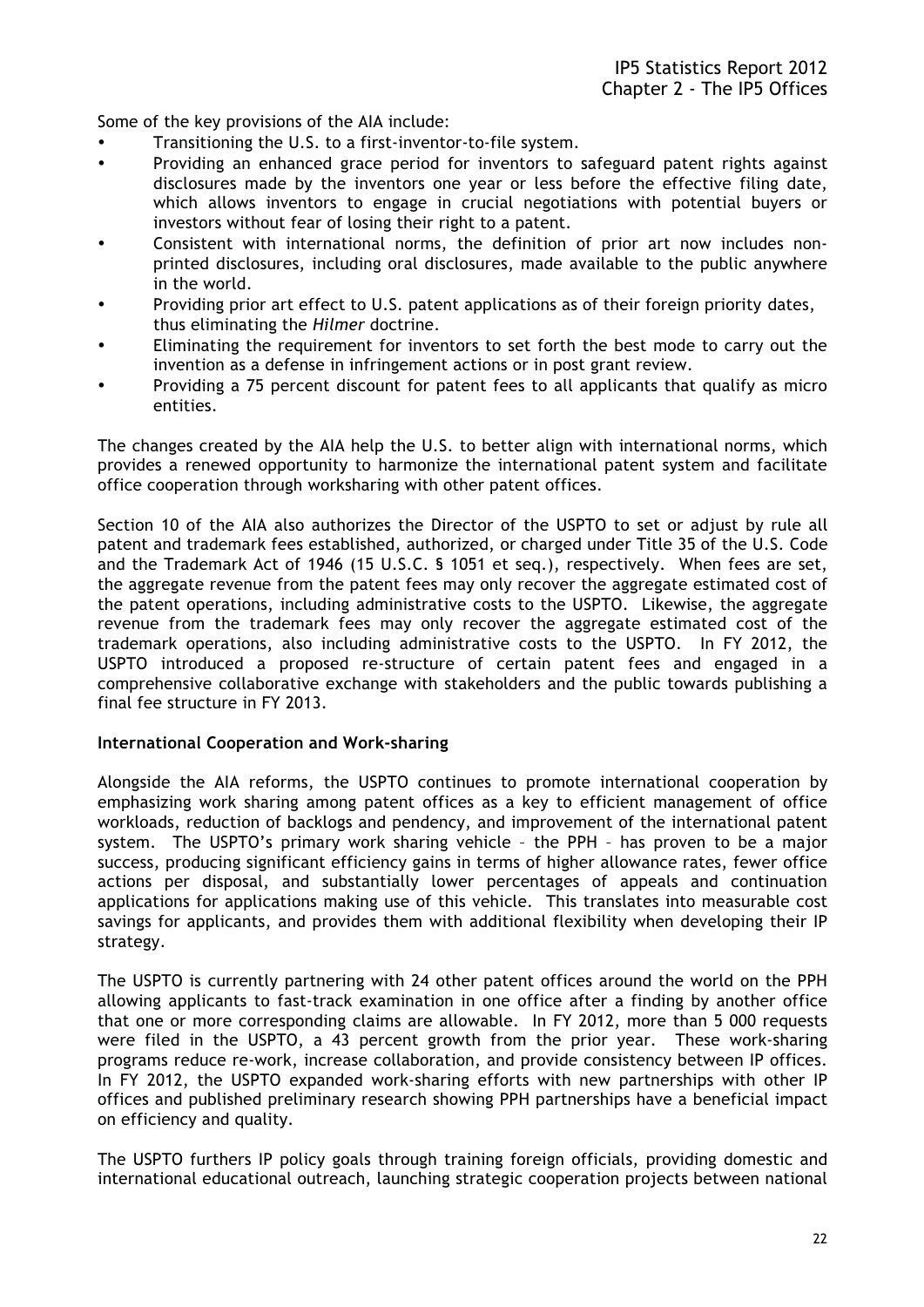IP offices, deploying IP Attachés to critical regions of the world, and advising on the IP aspects of U.S. trade efforts. The USPTO, through the Global IP Academy (GIPA), provides expertise on administration, protection, and enforcement in all areas of domestic and international IP. In FY 2012, the GIPA conducted 140 training programs for foreign government officials, reaching an audience of more than 9 000 foreign government officials from 130 countries.

#### **Patent Quality and Timeliness**

Amidst AIA changes, the USPTO surpassed patent pendency, quality, and backlog targets in FY 2012. The USPTO exceeded the patent quality target by more than 50 percent, reduced first action pendency to 21.9 and total pendency to 32.4 months while at the same time reducing the backlog of unexamined applications to 608 283, the lowest level in several years despite significant increases in filings last year and this year.

At the end of FY 2011 the USPTO introduced an additional patent filing option "Track One" which prioritizes applications to reach final disposition in just 12 months. Since the program's inception through FY 2012 nearly 6 000 Track One patent applications have been received with an average pendency to final disposition of 5.8 months.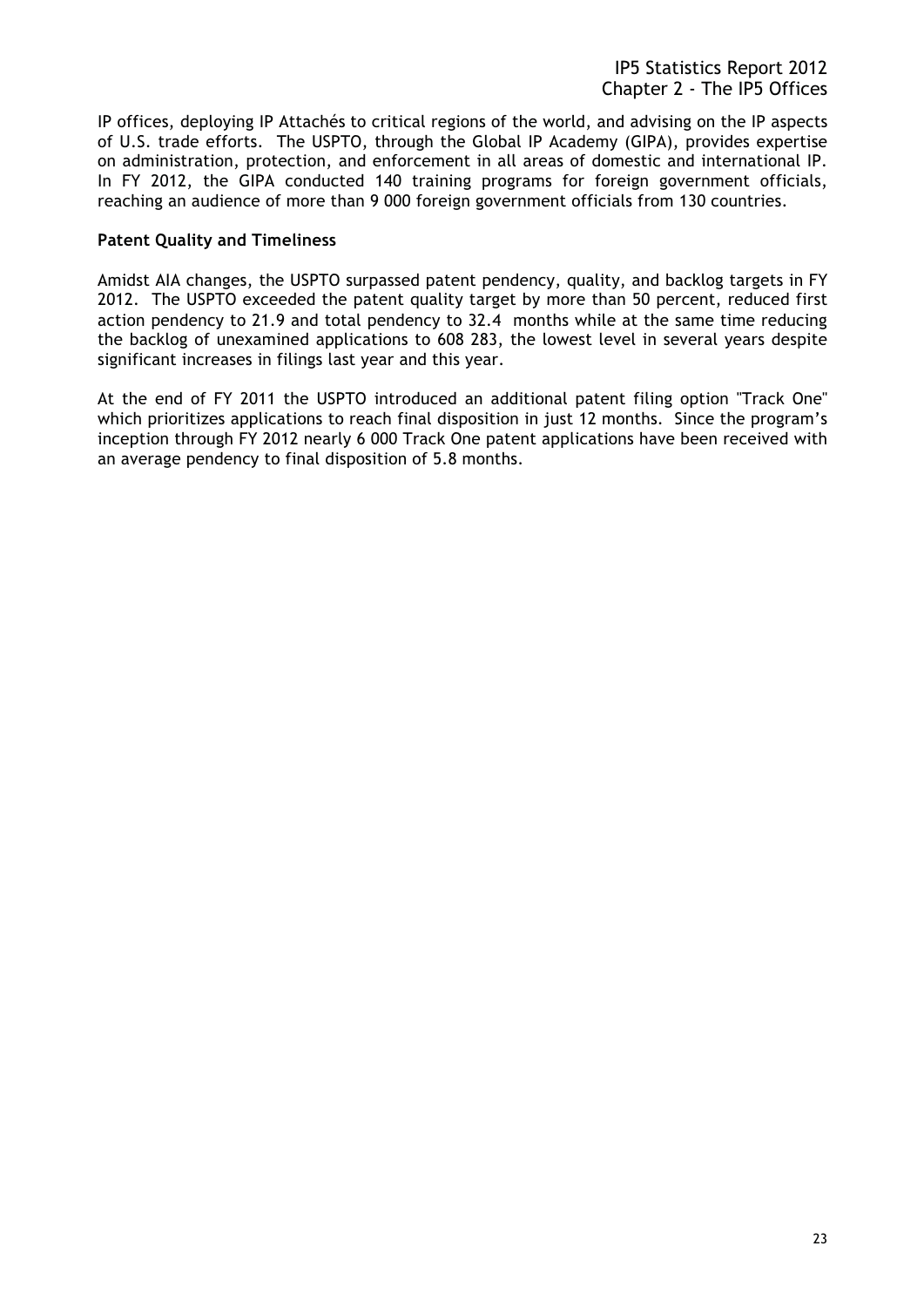#### **Table 2.6: USPTO PRODUCTION INFORMATION**

| <b>USPTO PRODUCTION FIGURES</b>                                                                            | 2011    | 2012     | Change       | % Change |
|------------------------------------------------------------------------------------------------------------|---------|----------|--------------|----------|
| <b>Applications filed</b>                                                                                  |         |          |              |          |
| Utility (patents for invention) <sup>14</sup>                                                              | 503 582 | 542 815  | 39 233       | $+7.8%$  |
| Plant                                                                                                      | 1 1 3 9 | 1 1 4 9  | 10           | $+0.9%$  |
| Reissue                                                                                                    | 1 1 5 1 | 1 2 3 1  | 80           | $+7.0%$  |
| Total Utility, Plant, Reissue                                                                              | 505 872 | 545 195  | 39 323       | $+7.8%$  |
| Design                                                                                                     | 30 467  | 32 799   | 2 3 3 2      | $+7.7%$  |
| Provisional                                                                                                | 153 630 | 163 415  | 9785         | $+6.4%$  |
| <b>Total</b>                                                                                               | 689 969 | 741 409  | 51 440       | $+7.5%$  |
| <b>PCT Chapter I Searches</b>                                                                              | 50 037  | 52 484   | 2 4 4 7      | $+4.9%$  |
| <b>PCT Chapter II Examination</b>                                                                          | 1 4 4 8 | 1 3 8 5  | $-63$        | $-4.4%$  |
| First actions (includes utility,<br>plant, and reissue applications)                                       | 579 088 | 550 363  | $-28$<br>725 | $-5.0%$  |
| Grants (total)                                                                                             | 224 505 | 253 155  | 28 650       | $+12.8%$ |
| U.S. residents                                                                                             | 108 622 | 121 026  | 12 404       | $+11.4%$ |
| Foreign                                                                                                    | 115 883 | 132 129  | 16 246       | $+14.0%$ |
| Japan                                                                                                      | 46 139  | 50 677   | 4 5 3 8      | $+9.8%$  |
| <b>EPC</b> states                                                                                          | 32 761  | 38 198   | 5 4 3 7      | $+16.6%$ |
| R. Korea                                                                                                   | 12 262  | 13 2 3 3 | 971          | $+7.9%$  |
| P.R. China                                                                                                 | 3 1 7 4 | 4 6 3 7  | 1 4 6 3      | $+46.1%$ |
| <b>Others</b>                                                                                              | 21 547  | 25 384   | 3837         | $+17.8%$ |
| Applications in appeal and interference proceedings<br>(includes utility, plant, and reissue applications) |         |          |              |          |
| <b>Ex Parte Cases Received</b>                                                                             | 13 365  | 13 093   | $-272$       | $-2.0%$  |
| <b>Ex Parte Cases Disposed</b>                                                                             | 7861    | 7 608    | $-253$       | $-3.2%$  |
| <b>Inter Partes Cases Declared</b>                                                                         | 73      | 142      | 69           | $+94.5%$ |
| Inter Partes Cases Disposed                                                                                | 54      | 95       | 41           | $+75.9%$ |
| <b>Patent Cases in Litigation</b><br>(includes utility, plant, and reissue applications)                   |         |          |              |          |
| Cases filed                                                                                                | 136     | 174      | 38           | $+27.9%$ |
| Cases disposed                                                                                             | 111     | 157      | 46           | $+41.4%$ |
| Pending cases (end of calendar year)                                                                       | 197     | 216      | 19           | $+9.6%$  |

#### **USPTO Budget**

 $\overline{\phantom{a}}$ 

The USPTO utilizes an activity based information methodology to allocate resources and costs that support programs and activities within each of the three strategic goals. In FY 2012, USPTO expenditures totalled \$2 374.8 million. Agency-wide, 12 percent of expenditures was allocated to IT security and associated IT costs.

<sup>&</sup>lt;sup>14</sup> Unless otherwise noted, the USPTO statistics presented elsewhere in this report are limited to utility patent applications and grants.